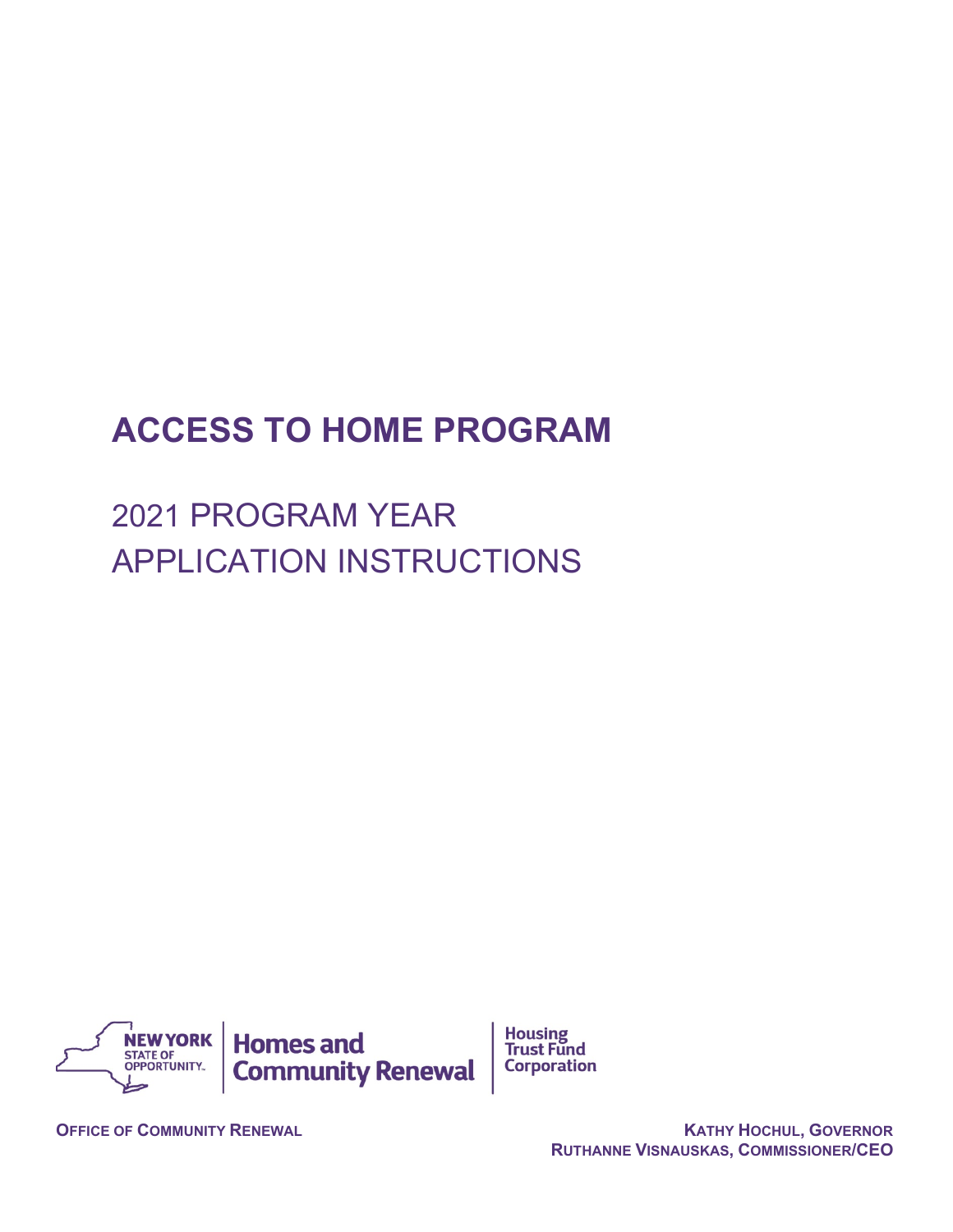# 2021 Access to Home Program<br>Community Development Online (CDOL) Application Instructions

# **Table of Contents**

| I.          |  |
|-------------|--|
| А.          |  |
| <b>B.</b>   |  |
| C.          |  |
| II.         |  |
| Α.          |  |
| <b>B.</b>   |  |
| Ш.          |  |
| А.          |  |
| <b>B.</b>   |  |
| $C_{\cdot}$ |  |
|             |  |
|             |  |
|             |  |
|             |  |
|             |  |
| V.          |  |
|             |  |
|             |  |
|             |  |
|             |  |
|             |  |
|             |  |
|             |  |
|             |  |
| А.          |  |
| <b>B.</b>   |  |
|             |  |
|             |  |
|             |  |
|             |  |
|             |  |
|             |  |
|             |  |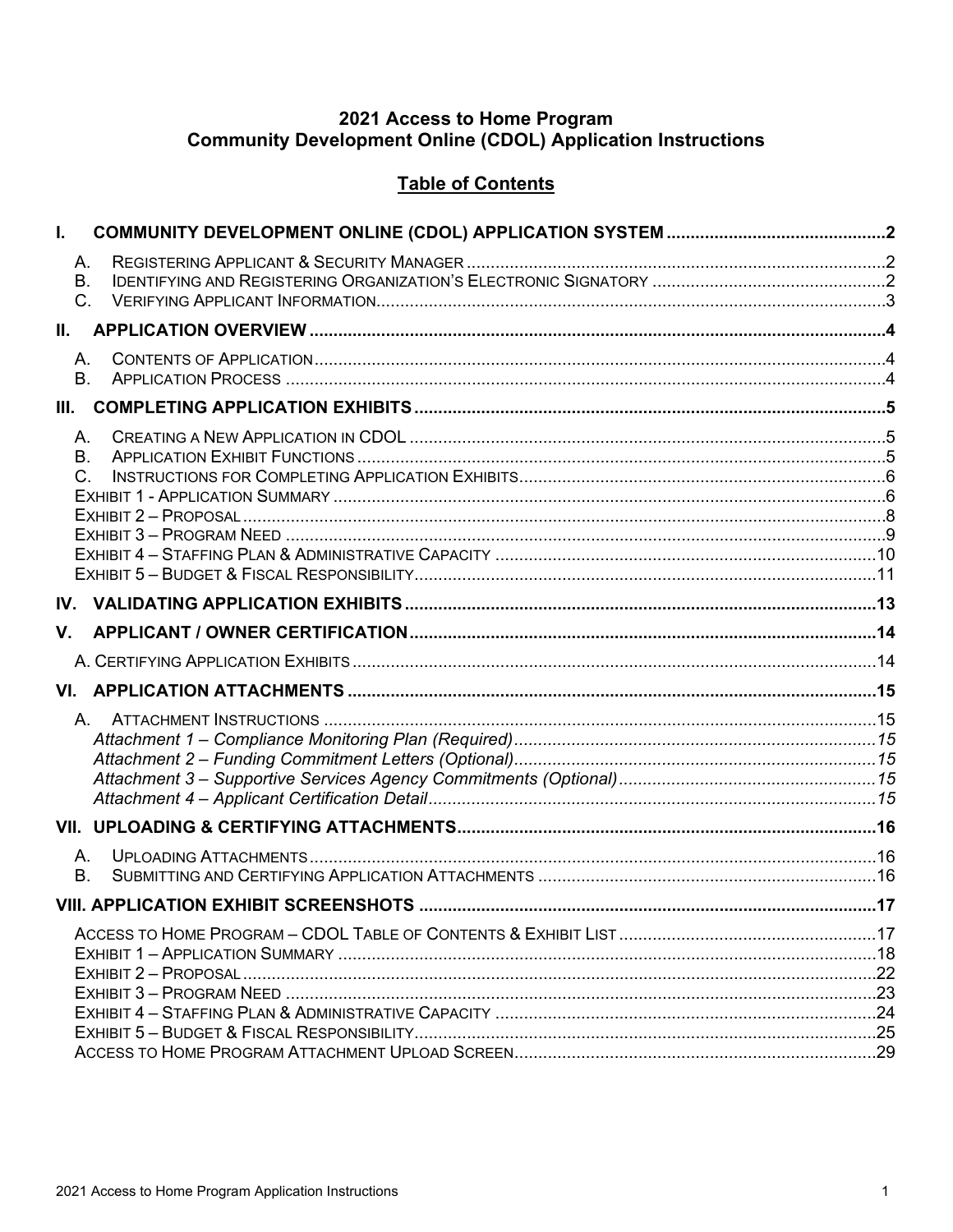# <span id="page-2-0"></span>**I. Community Development Online (CDOL) Application System**

Applications for Access to Home Program funding are submitted through the Community Development Online (CDOL) application system.

**Access to Home Program application exhibits and attachments must be submitted via the CDOL system by 4:00 PM, EST, Friday. October 22, 2021.** Applications and supplemental materials received after the stated deadline will be considered a late submission and will not be accepted.

Applicants may request, based on demonstrated need, to submit a paper application in lieu of using the CDOL system. Requests may be emailed to [OCRINFO@nyshcr.org](mailto:nyshcr.sm.ocrinfo%20%3cocrinfo@nyshcr.org%3e) or mailed to NYS Homes and Community Renewal, Office of Community Renewal, Hampton Plaza, 38-40 State Street, 4<sup>th</sup> Floor South, Albany, NY 12207.

# <span id="page-2-1"></span>**A. Registering Applicant & Security Manager**

Please review the following to confirm that the applicant organization is prepared to use the CDOL system.

To use CDOL, applicants must: 1.) be registered in the New York State Homes and Community Renewal (HCR) Statewide Housing Activity Reporting System (SHARS), and 2.) have designated a Security Manager for their organization. The Security Manager will serve as the individual who authorizes and monitors access to CDOL for the applicant's organization, including which people can update the organization's applications. Security Managers may go into CDOL system and add or remove users for their organization. Forms are available on HCR's website: [https://hcr.ny.gov/community-development-online.](https://hcr.ny.gov/community-development-online)

- **If the organization has not previously applied to HCR for funding:** Submit an Applicant Registration Form to register as a SHARS Applicant. This form also contains a section to designate a Security Manager for the organization. HCR staff will register the organization and Security Manager and e-mail a USER ID and password to access CDOL.
- **If the organization is a registered SHARS applicant but has not registered to use CDOL:** Submit a Security Manager Registration Form to HCR, which will allow access to CDOL. Complete and return the Security Manager Registration Form with an original authorized signature to the address specified on the form and HCR will e-mail a User ID and temporary password with which to access the CDOL system.
- **If the organization has previously used the CDOL system to apply to HCR for funding:**  Applicants who used CDOL in the past will still be registered and may use the user ID and password previously assigned to them. To retrieve a forgotten password, go to CDOL and enter the USER ID and e-mail address a new password will be automatically e-mailed. If the email address associated with the USER ID has changed, and the password or USER ID has been lost, please send an email to **ocrinfo@nyshcr.org** for assistance.

### <span id="page-2-2"></span>**B. Identifying and Registering Organization's Electronic Signatory**

Applications submitted through the CDOL system must be electronically certified by an authorized representative of the applicant's organization. The person who will certify the application must be set up in CDOL as a user for the applicant organization. The Security Manager (identified on the Security Manager Registration Form) may add the certifier by following these steps:

- 1. Log into CDOL and click on the User Administration link at the top of the page. The organization name will be displayed with a list of CDOL users.
- 2. To add the organization's authorized signatory, click 'Add New User', and enter their first and last name, and e-mail address.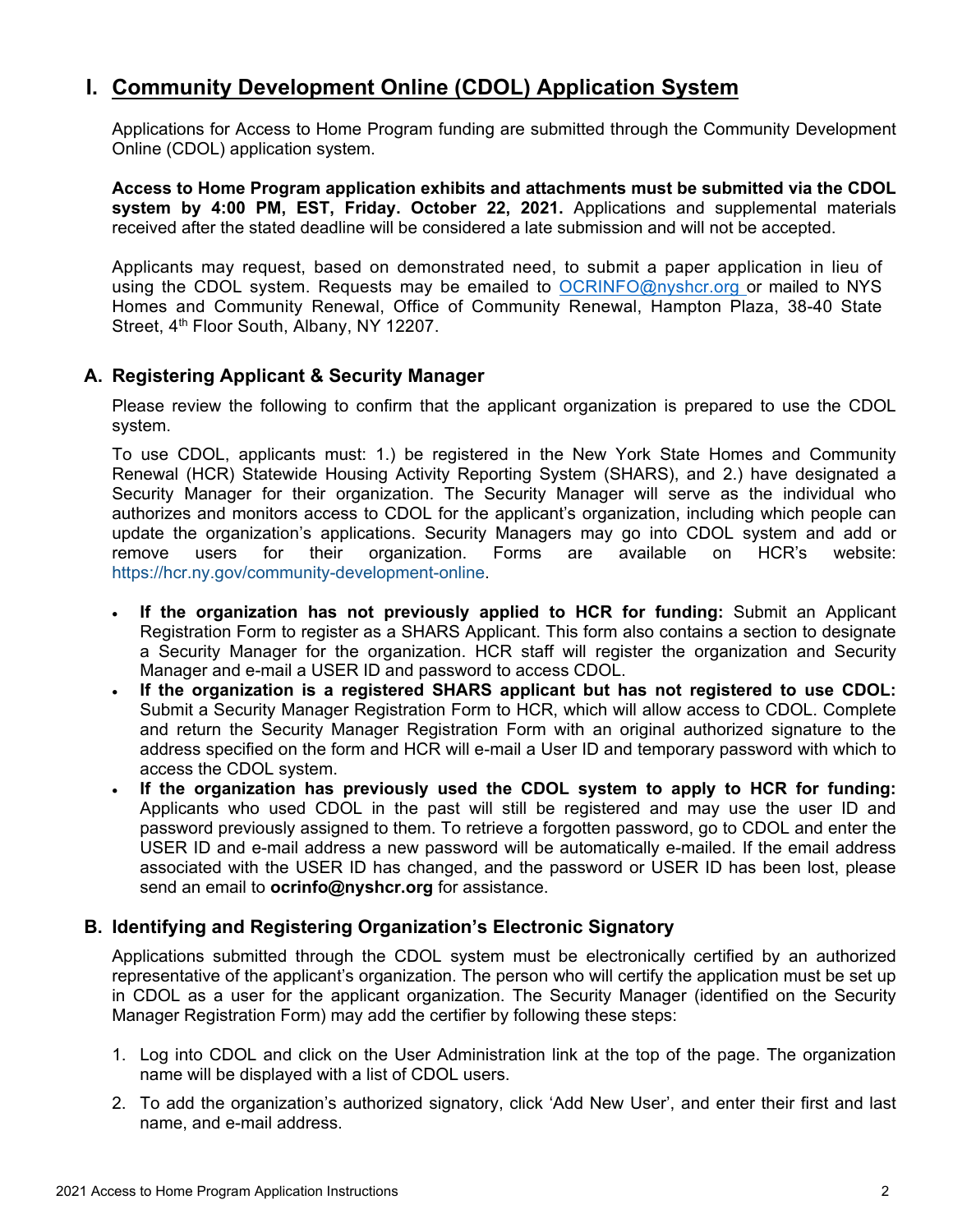- 3. Select their access level from the drop-down box. Applicant inquiry allows the user to view but not change the application. Applicant update allows the user to make changes to the application.
- 4. Click the box that reads 'Authorized to Sign Certification'.
- 5. Click the box next to the organization name. Then click 'Submit'.
- 6. CDOL will generate an e-mail providing the user with their User ID and temporary password. Later, when the application exhibits are complete, validated and ready to be submitted, the certifier must log-in to the CDOL, complete the certification, and submit the application exhibits. Required application attachments must also be certified prior to submission.

### <span id="page-3-0"></span>**C. Verifying Applicant Information**

Prior to beginning a new application using the CDOL system, the applicant organization must verify and update the organization information. To do so, login and from the CDOL Main Menu, select the 'View' button to the right of the organization's name, under the 'Organization' heading. A pop-up window will appear with the organization information HCR has on file. If any of the information displayed is incorrect or needs updating, close the pop-up window, and select the 'Edit' button to the right of the organization name. Please be sure to include the name and mailing address for the contact authorized to execute a contract with HTFC. It is important for HCR and HTFC to know where to mail potential award and contract materials.

### **An organization may update its organization information in CDOL at any time but may not change the organization information on the application once it has been submitted.**

CDOL Applicant Information Fields to review and verify:

### **A. General Applicant Information**

- If applicable, the applicant's Department of State (DOS) Charities Registration Number;
- The month and day of the applicant's fiscal year end date (for example: 12/31);
- Any aliases or acronyms the organization is known as.

### **B. Type of Applicant**

- Select each applicable applicant type.
- If applicable, add or correct the date of the not-for-profit applicant's legal incorporation.

### **C. Phone and Internet Data**

If necessary, edit the applicant's primary telephone and fax numbers, e-mail address and website or URL.

### **D. Mailing Address(es)**

If necessary, edit the applicant's primary mailing address in Section D1. If the mailing address for correspondence related to this application differs from the primary address, add the address in Section D2. The applicant will be able to select the address to which the award decision or contract correspondence should be mailed.

### **E. Primary Contact**

If necessary, edit the name, title, phone number, extension, and e-mail address of the person who is the primary contact for the organization. This person must have the authority to legally represent the applicant.

### **F. Other Principals**

If necessary, edit or add principal organizations or employees of the applicant organization. For example, the Executive Director, CEO, Board President, or general partner.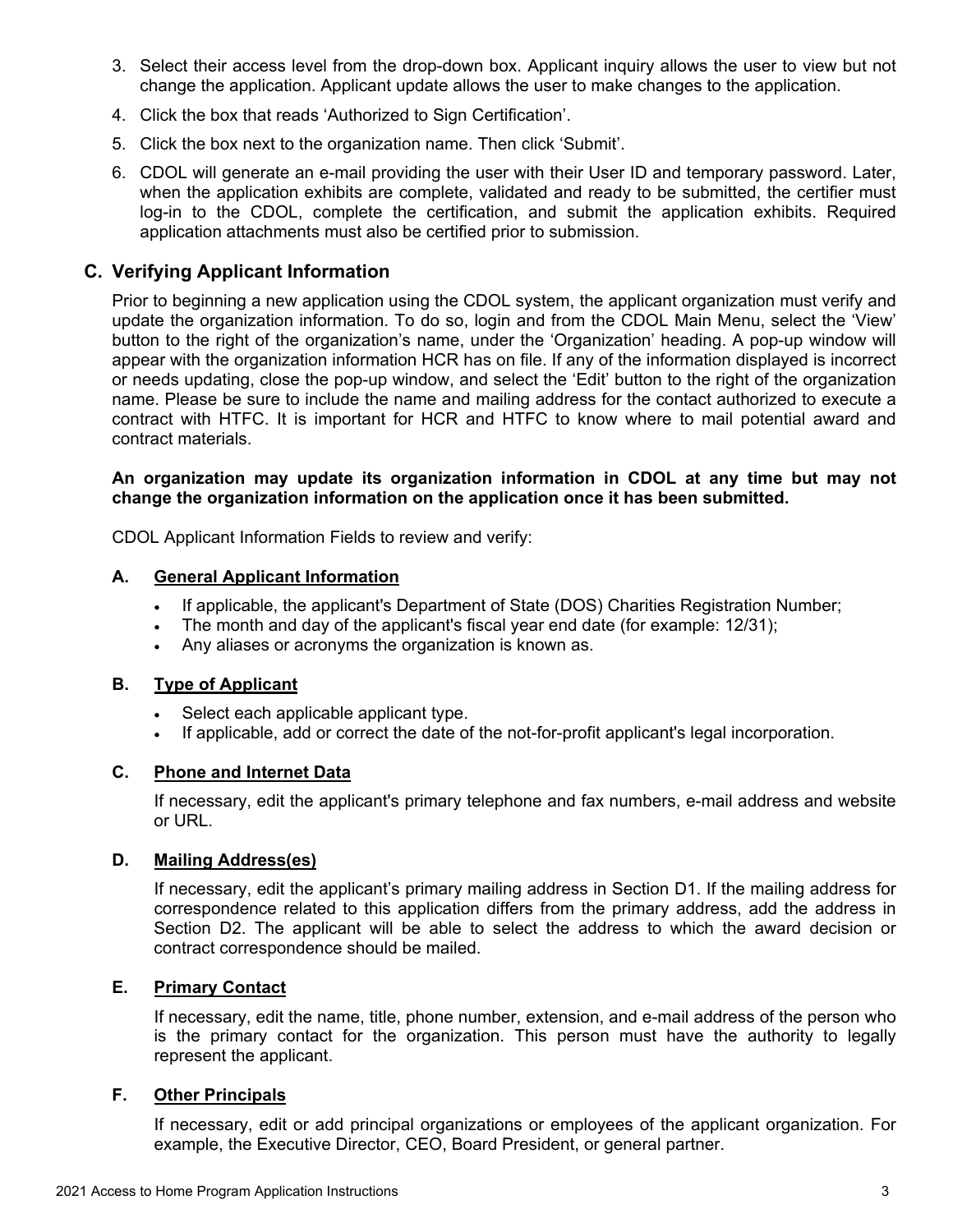# <span id="page-4-1"></span><span id="page-4-0"></span>**II. Application Overview**

# **A. Contents of Application**

A complete Access to Home Program application includes five exhibits, an electronic certification, and four attachments:

Exhibit 1 – Application Summary

- Exhibit 2 Proposal
- Exhibit 3 Program Need
- Exhibit 4 Staffing Plan & Administrative Capacity

Exhibit 5 – Budget & Fiscal Responsibility

Electronic Application Certification

Attachment 1 – Compliance Monitoring Plan (Required)

Attachment 2 – Funding Commitment Letters (Optional)

Attachment 3 – Supportive Services Agency Commitments (Optional)

Attachment 4 – Applicant Certification Detail (Optional)

Vendor Responsibility Questionnaire (VRQ) Required for all not-for-profit entities.

# <span id="page-4-2"></span>**B. Application Process**

The submission of an Access to Home Program application via CDOL requires five steps:

- $\checkmark$  Completing five multi-question online application exhibits;
- $\checkmark$  Validating online application exhibits;
- $\checkmark$  Certifying and submitting online application exhibits;
- $\checkmark$  Uploading and submitting or omitting attachments; and
- $\checkmark$  Certifying attachments.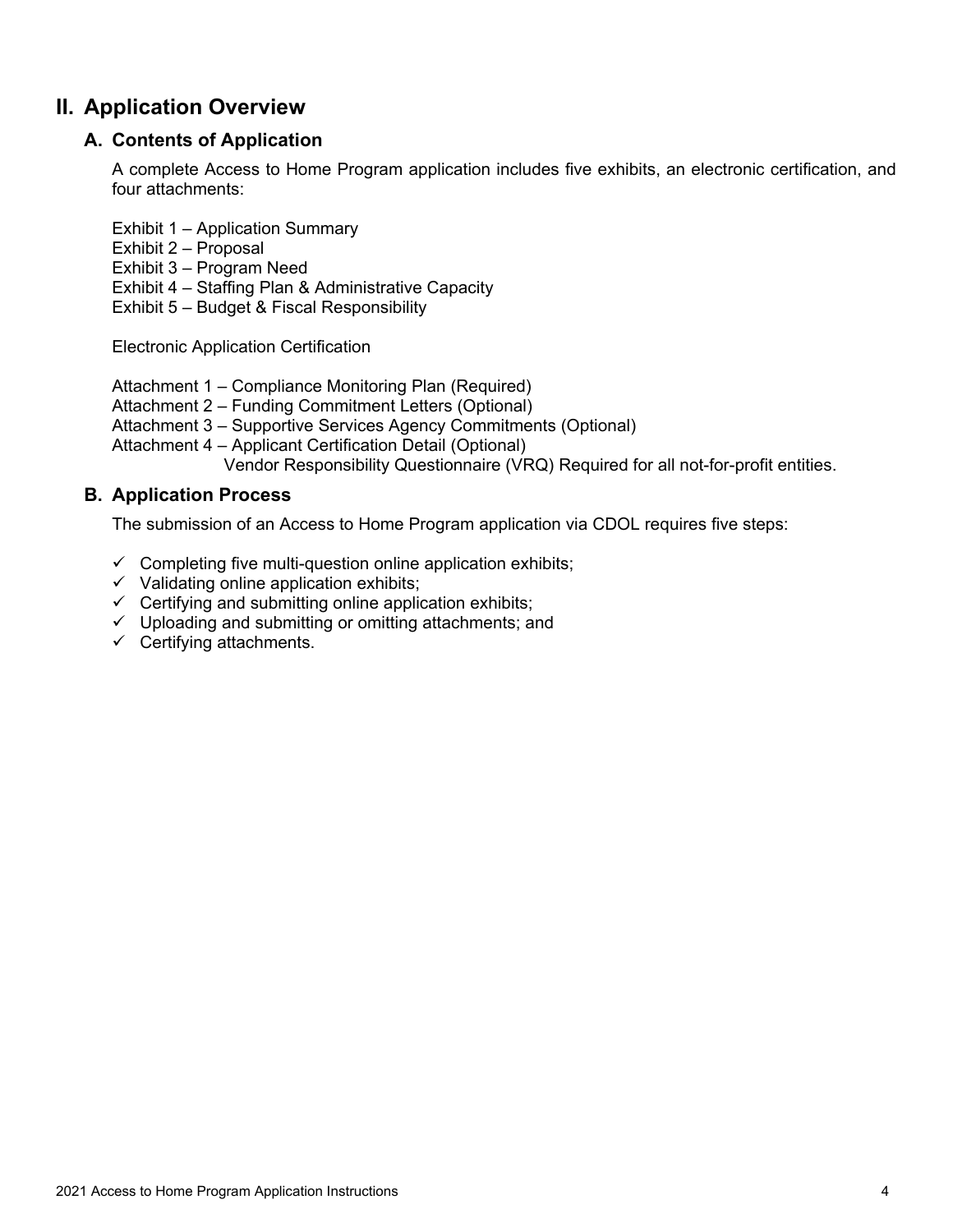# <span id="page-5-1"></span><span id="page-5-0"></span>**III. Completing Application Exhibits**

### **A. Creating a New Application in CDOL**

- Log in to CDOL.
- Next to 'Start a New Application' under the 'Applications' heading, enter a brief, descriptive name for the proposed project, e.g., City of Sample 2021 Access to Home Program. If awarded, the Application Name entered here will be used to label contract materials and to describe the program throughout the contract term.
- Select 'Access to Home' from the 'Application Type' drop-down menu.
- Press 'Submit' button.

A table of contents will be displayed with a list of all Access to Home Program application exhibits broken down by individual question screens in CDOL. Instructions for completing each exhibit follow.

### <span id="page-5-2"></span>**B. Application Exhibit Functions**

Complete the required fields for each Exhibit as explained in C. Application Exhibit Instructions below. Once the information is entered in each field, and the exhibit is complete, press 'Submit' at the bottom of the screen.



- If the Exhibit is complete and accurate, a message will appear at the top of the screen in green to notify the applicant that the 'Updates have been successfully saved'.
- If errors are present in the Exhibit, a message will appear in yellow at the top of the screen, and individual error messages will appear under the fields causing the error message(s). Follow instructions to correct the error(s) and press 'submit' again.

Once the message 'Updates have been successfully saved,' is displayed, press the 'Next' navigation button at the top right of the screen to move to the next application exhibit.



**DO NOT** use the internet browser back and forward buttons to navigate in CDOL. Use the Previous and Next links in the top right of the screen, or the Menu and Exhibit List links in the top left of the screen. If an applicant uses the browser back and forward buttons, application information may be lost.

Do not enter zero '0' in exhibit fields. If funds are not requested funds for a particular activity, please leave the field blank.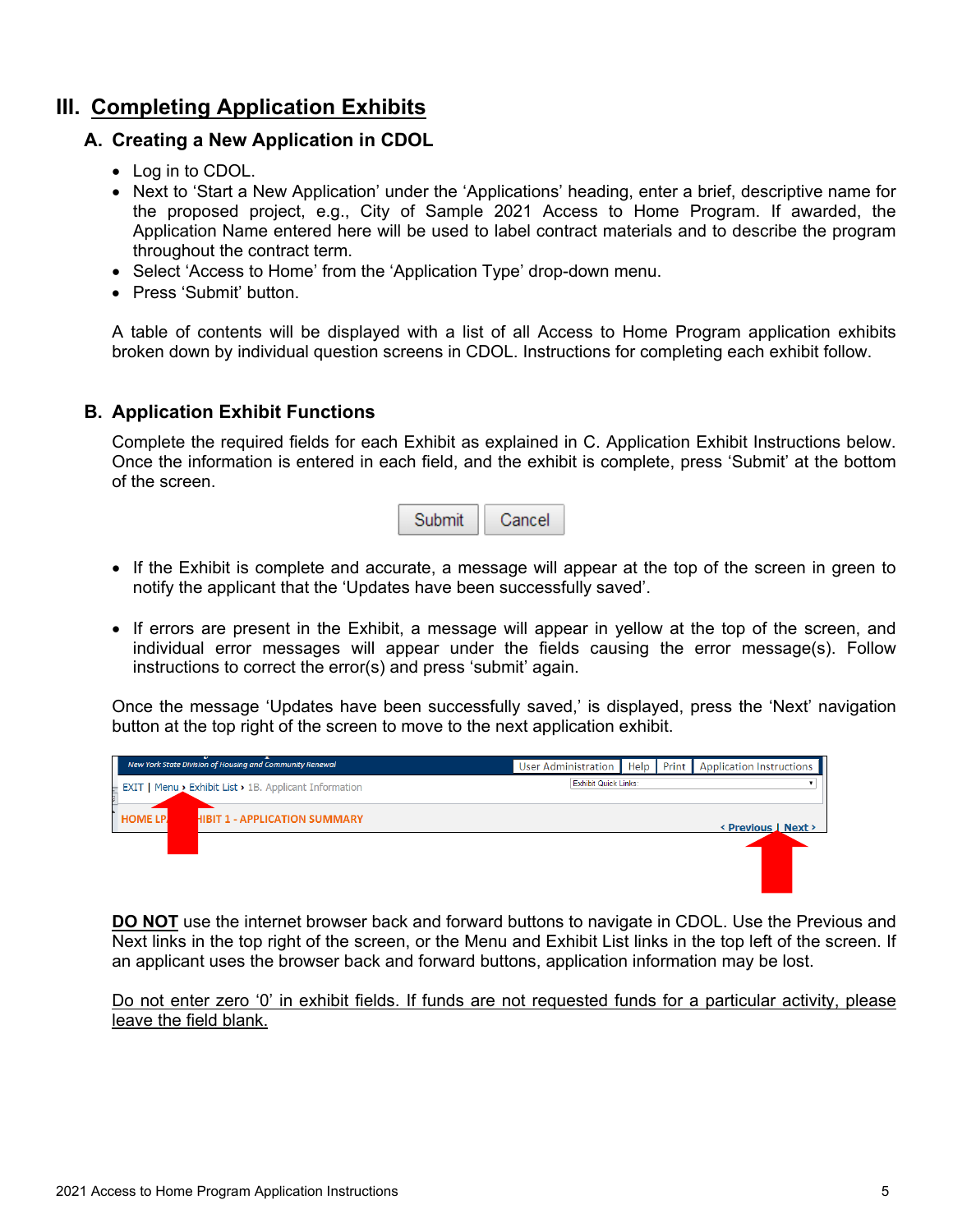# <span id="page-6-0"></span>**C. Instructions for Completing Application Exhibits**

### <span id="page-6-1"></span>**Exhibit 1 - Application Summary**

Select 'Edit' on the line of 1A. to begin completing the application fields.

### **1A. Funds Requested**

- **1. Local Program Name:** This field will display the project name that was entered on the main menu when the application was created. The name can be changed in this field. Enter a brief, descriptive name (e.g., City of Sample 2021 Access to Home Program).
- **2. Total Access to Home Program Funds Requested:** Enter the total amount of Access to Home Program funds requested for this project, rounded to the nearest dollar. *Please review the Request for Applications for program funding limits.*

#### **1B. Applicant Information**

Applicants must update several fields in Exhibit 1B:

- 5b. Indicate if all required periodic or annual written reports have been filed in a timely manner (notfor-profit applicants only).
- 5c. Enter applicant DUNS number if applicable.
- 6. Select the address to which correspondence or materials related to awards or contracts should be mailed if multiple mailing addresses are on file for the applicant organization.
- 8. Complete this section for the individual who will be the primary contact person for correspondence related to this application.
- 9. If the contact selected as the primary contact is not authorized to execute a contract with NYS Housing Trust Fund Corporation (HTFC), complete the fields to identify a contact that is authorized. Please note: for City, County, Town or Village applicants only the Chief Elected Official is authorized to execute a contract with HTFC.

#### **1C. Program Detail Information**

#### **1C-1. Counties/Municipalities**

- 1. Project County: Select the project county from the drop-down menu.
- 2. Countywide: Indicate if the project will serve the entire county.
- 3. If the project will be Countywide, click 'submit' and go on to the next page. If the response is 'no', select the first municipality to be served from the drop-down Municipality menu. Click 'submit'. The page will be redisplayed with the county name and selected municipality. To add another municipality, click the 'add' button at the bottom of the table. The county and municipality drop-downs will become available again. Select the county and municipality and click 'submit'. Repeat this step until all project municipalities have been added.

If the project will serve multiple counties: Complete the steps outlined above. To add another county, click the 'add' button. When the page is redisplayed, select another county from the drop-down menu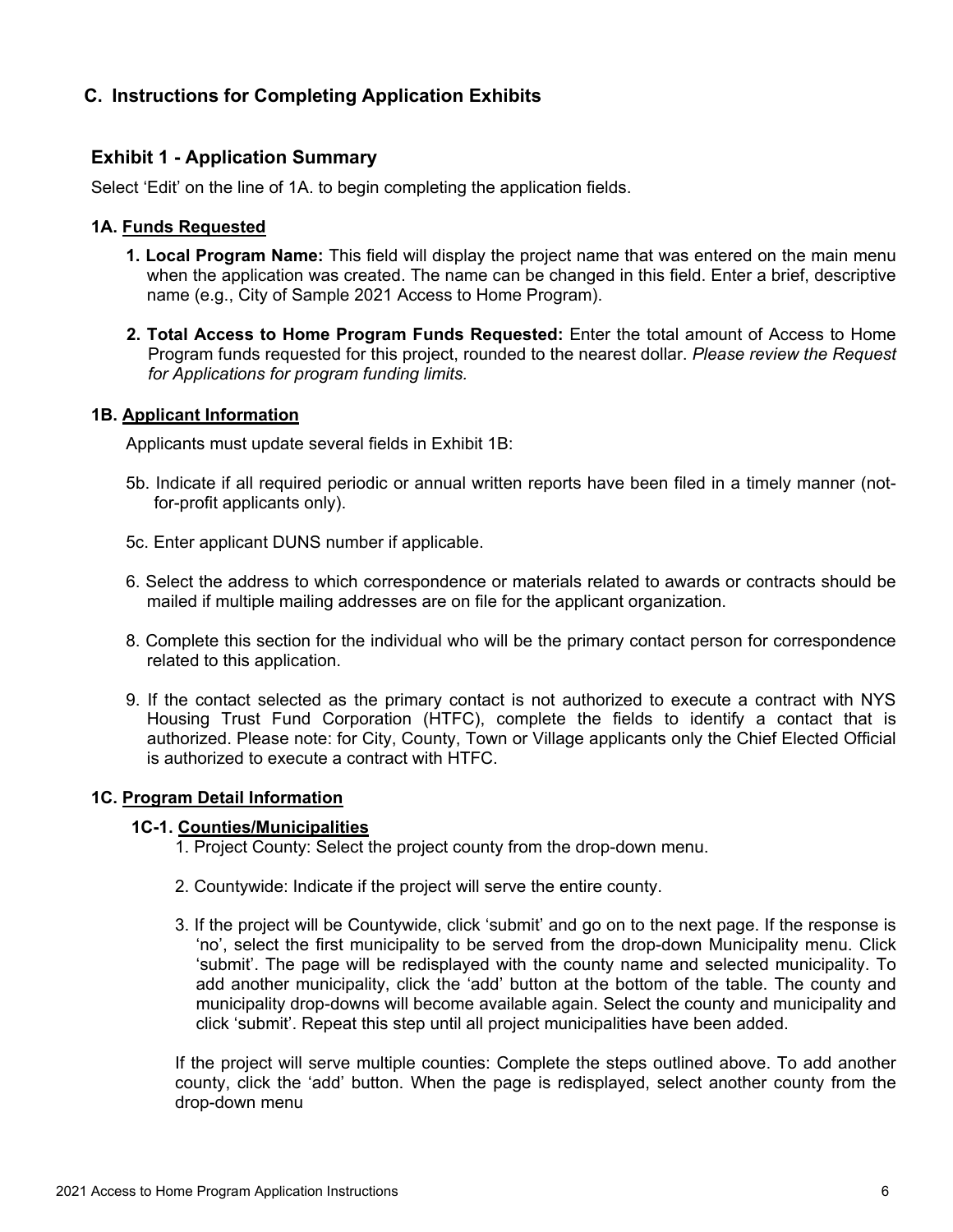### **1C-2. Regional Council**

Select the Regional Council(s) associated with the region(s) in which the project is located. Regional information is available here: [https://regionalcouncils.ny.gov/.](https://regionalcouncils.ny.gov/)

### **1C-3. Latitude & Longitude**

Enter the Program Latitude and Longitude.

- For a Program proposing assistance to a single address, or property, use that address to obtain the latitude and longitude for the project.
- For a Program in a single municipality, select an address in a central location to obtain the latitude and longitude for the application.
- For a Program spanning a county, or multiple counties, select a central point, or use the address of the applicant organization's office if centrally located.

Please note, pop-up blockers may prevent the link provided from opening.

### **1D. Political Districts**

Locate and click on the name(s) of the legislator who represents the locality in which the project will be administered. Click on the top arrow to move the name into the box on the right. (A name can be removed by clicking on the bottom arrow). Repeat this as necessary for each Assembly, Senate and Congressional Representative who serves the project municipality(ies).

### **1E. Units Assisted**

Enter the projected total number of units to be assisted by Access to Home Program funds.

### **1F. Income Targets**

Enter the projected income targets to be assisted by Access to Home Program funds.

### **1G. Target Populations**

Enter the projected special population households to be assisted by Access to Home Program funds.

#### **1H. Program Abstract**

Provide a one paragraph abstract of the proposed program. **Please note the abstract provided may be included in press materials.** This abstract should include, but not be limited to the following information: Organization name, Access to Home Program request amount, estimated total project cost, other sources of funding that will be used for the Access to Home Program, main goal(s) of the program, activities Access to Home Program funds will be used for, and any special emphasis of the program, such as special needs populations, areas/neighborhoods to be served, or income ranges to be targeted, etc.

**Sample Text:** The Sample Organization proposes to undertake a project using \$150,000 in Access to Home Program funds as part of a community wide effort to keep persons with disabilities in their homes and out of institutional settings. Sample organization plans to provide accessibility modifications to eight low-income households in the City of Sample. Other rehabilitation repairs to the homes that are necessary will be funded by \$100,000 from the City of Sample and \$50,000 from other grant sources (specify) for a total project cost of \$300,000.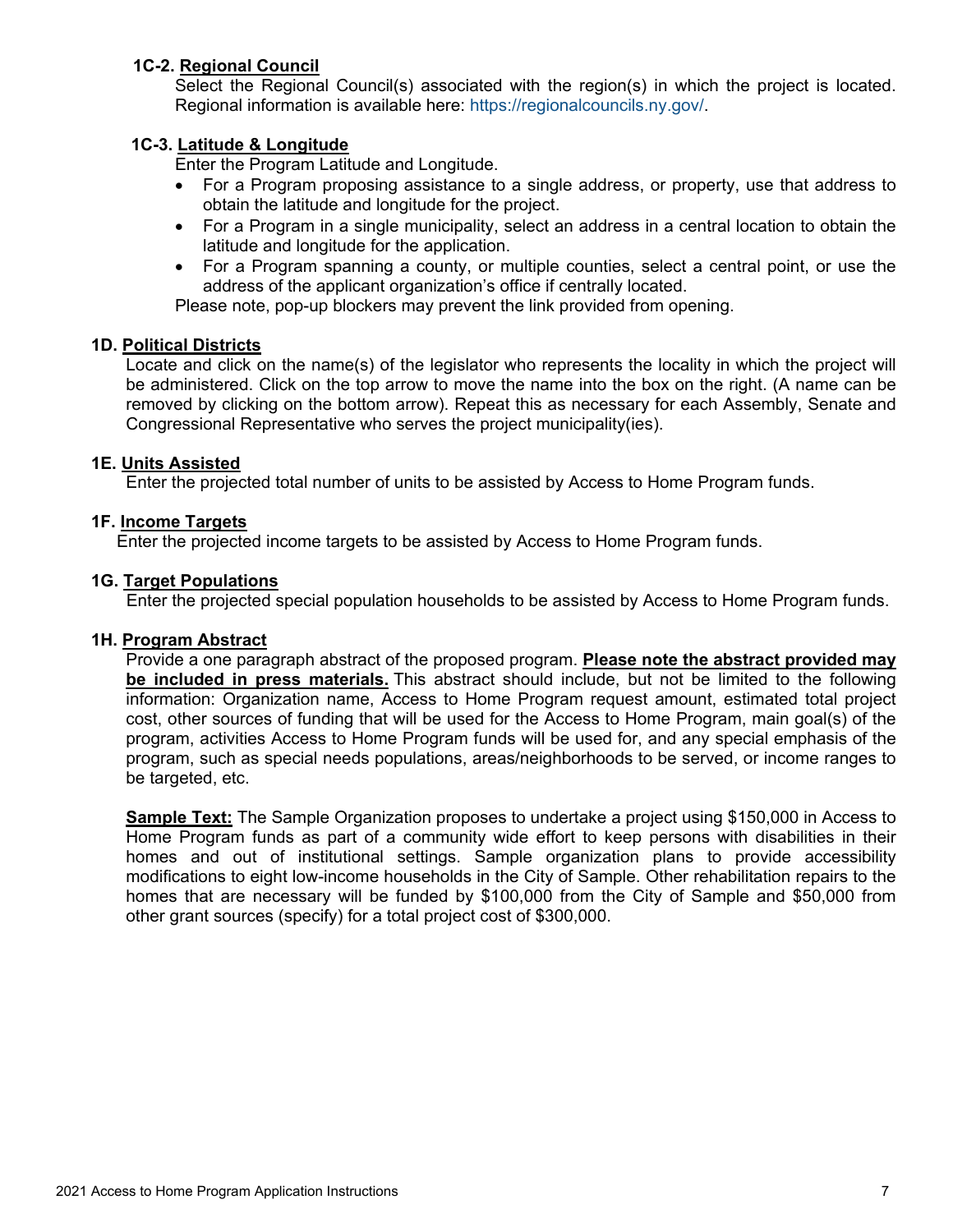# <span id="page-8-0"></span>**Exhibit 2 – Proposal**

### **2A. Program Activities & Scope**

Provide an overview of the proposed program. At a minimum:

- Describe the types of eligible program activities to be addressed.
- Describe how eligible program activities accomplish the goal of making dwelling units accessible for low- and moderate-income persons with disabilities, to live safely and comfortably in their residences, instead of residing in institutional care.
- Demonstrate a clear understanding of the program's eligibility criteria.
- Estimate the number of disabled renters and homeowners to be assisted.

### **2B. Administrative Procedures**

Outline procedures in place or planned by application organization to supplement the required procedures identified in the template administrative plan. Specifically:

### **Project Development**

- Describe method for accepting and processing applications.
- Describe plan for program marketing and outreach.
- Describe process for evaluating a substantial limitation caused by an individual's disability, as it relates to determining eligible program activities in consideration of such disability.
- Describe process for developing work scopes and completing inspections.
- Describe plan to address other needed rehabilitation or repair activities outside of the program's purview or that exceed the maximum program award.
- Describe dispute resolution plan for disabled renters and homeowners, and contractors.

### **Service Partnerships**

- Describe process for making referrals to local service provider(s) for needs other than accessibility modifications.
- Identify process for following up on local service referral outcomes.
- Describe cooperative, reciprocal working and/or two-way referral relationships with relevant local service provider(s), including housing service providers.
- Written local service and referral agreements, such as Memorandums of Understanding (MOUs), should be provided as an attachment. Maximum points are awarded for documented two-way, reciprocal MOUs.

### **2C. Contractor Procurement**

- Describe the process for procuring contractors that includes an understanding of the program's bidding requirements.
- Describe procedures to ensure that NYS Certified Minority and Women-Owned Business Enterprises are afforded opportunities for meaningful participation in projects.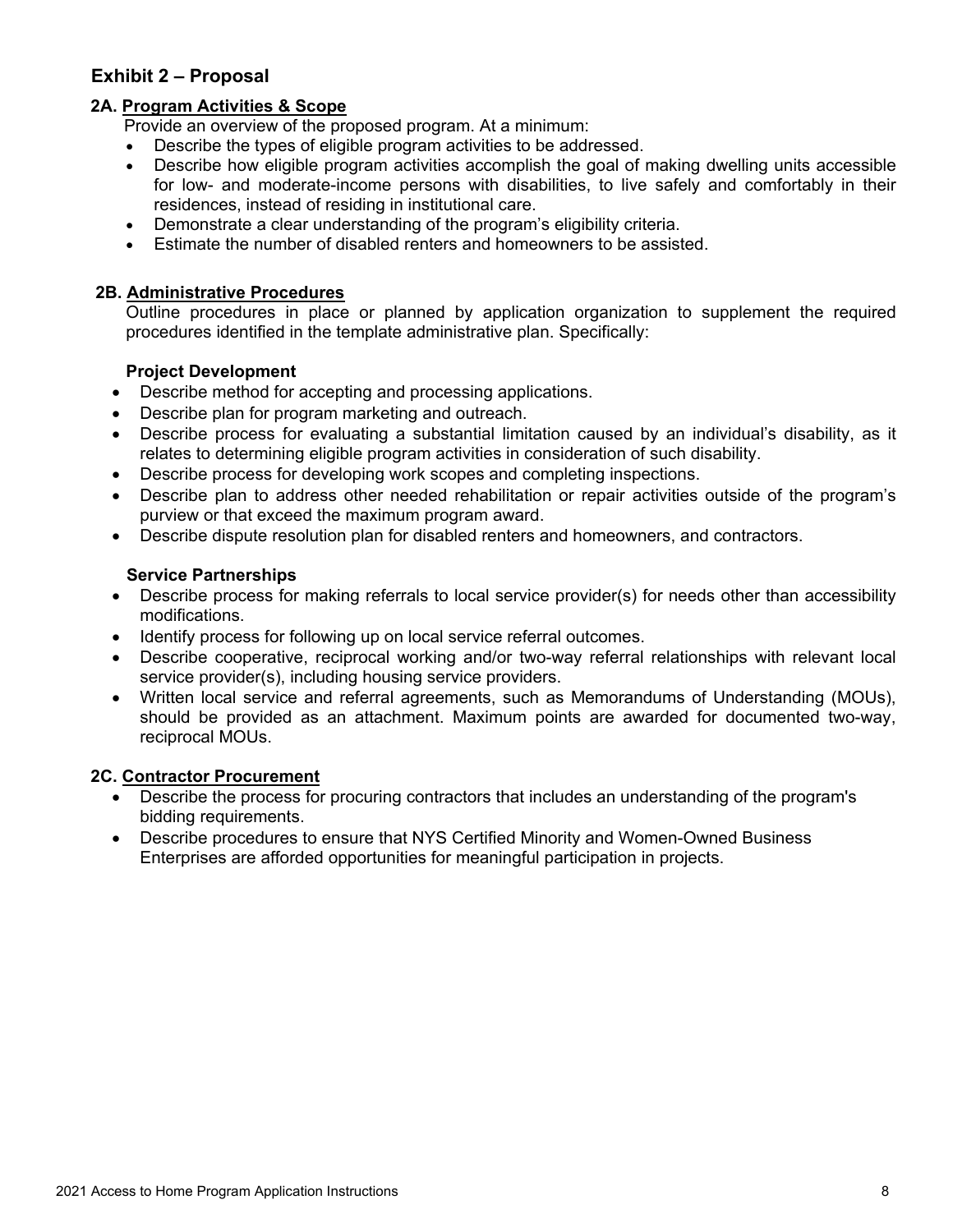# <span id="page-9-0"></span>**Exhibit 3 – Program Need**

### **3A. Program Activities & Scope**

Demonstrate the need for resources in the service area, to assist persons who are living with a disability, in returning to community living settings from institutional settings (transition) or preventing institutional living (diversion). This should include information specific to the service area, and target population, and cite relevant dates and data sources such as the U.S. Census Bureau and American Community Survey. Analysis should include but not be limited to:

- Total population
- Total population living with a disability.
- Explain how the proposed service area was selected.
- Explain how the applicant organization regularly serves this area.
- Provide data and narrative on how the demand for accessibility modifications, for low- to moderate-income renters and homeowners living with disabilities, has been identified.
- Explain the need for public investment.
- Describe how the proposed program activities will address the identified needs.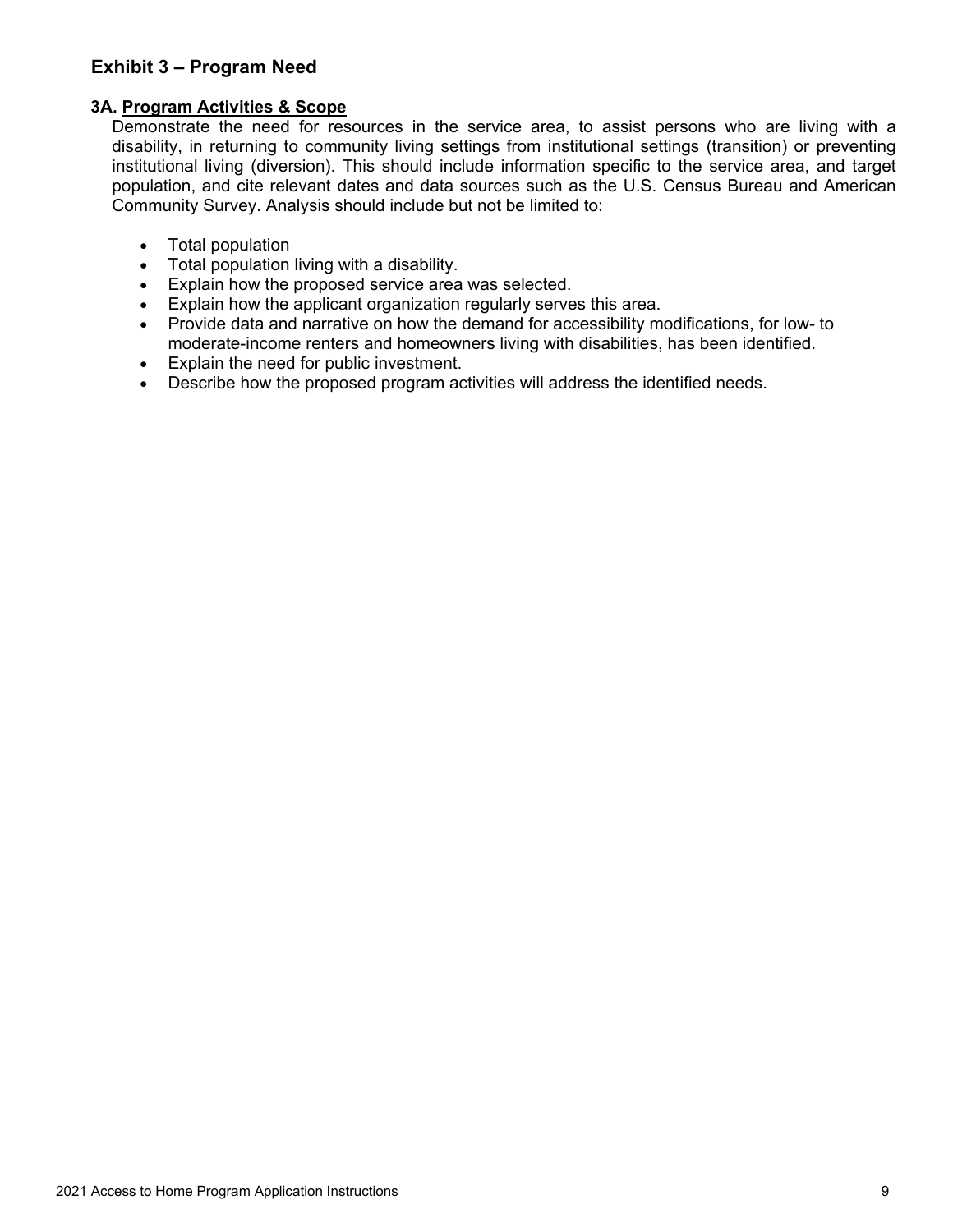# <span id="page-10-0"></span>**Exhibit 4 – Staffing Plan & Administrative Capacity**

### **4A. Staffing Plan & Administrative Capacity**

Complete this Exhibit to provide the staffing plan for administration of the proposed grant program. This should include applicant organization staff, consultants or other partners directly involved in the administration of the local program.

### **Staffing Plan**

- Identify staff assigned to work on the proposed program and their role, including but not limited to client intake, fiscal management, environmental review, work scope design, disbursements, and compliance monitoring.
- Describe specific staff experience or training relevant to the implementation of the program.

### **Administrative Capacity**

- Summarize relevant grant administration experience that demonstrates administrative capacity and readiness.
- Detail previous experience administering an Access to Home Program or Access to Home for Heroes Program, or successfully working with similarly sized accessibility modification, or emergency home repair programs.
- Identify measures taken to overcome administrative challenges or delays previously encountered in the administration of similar programs.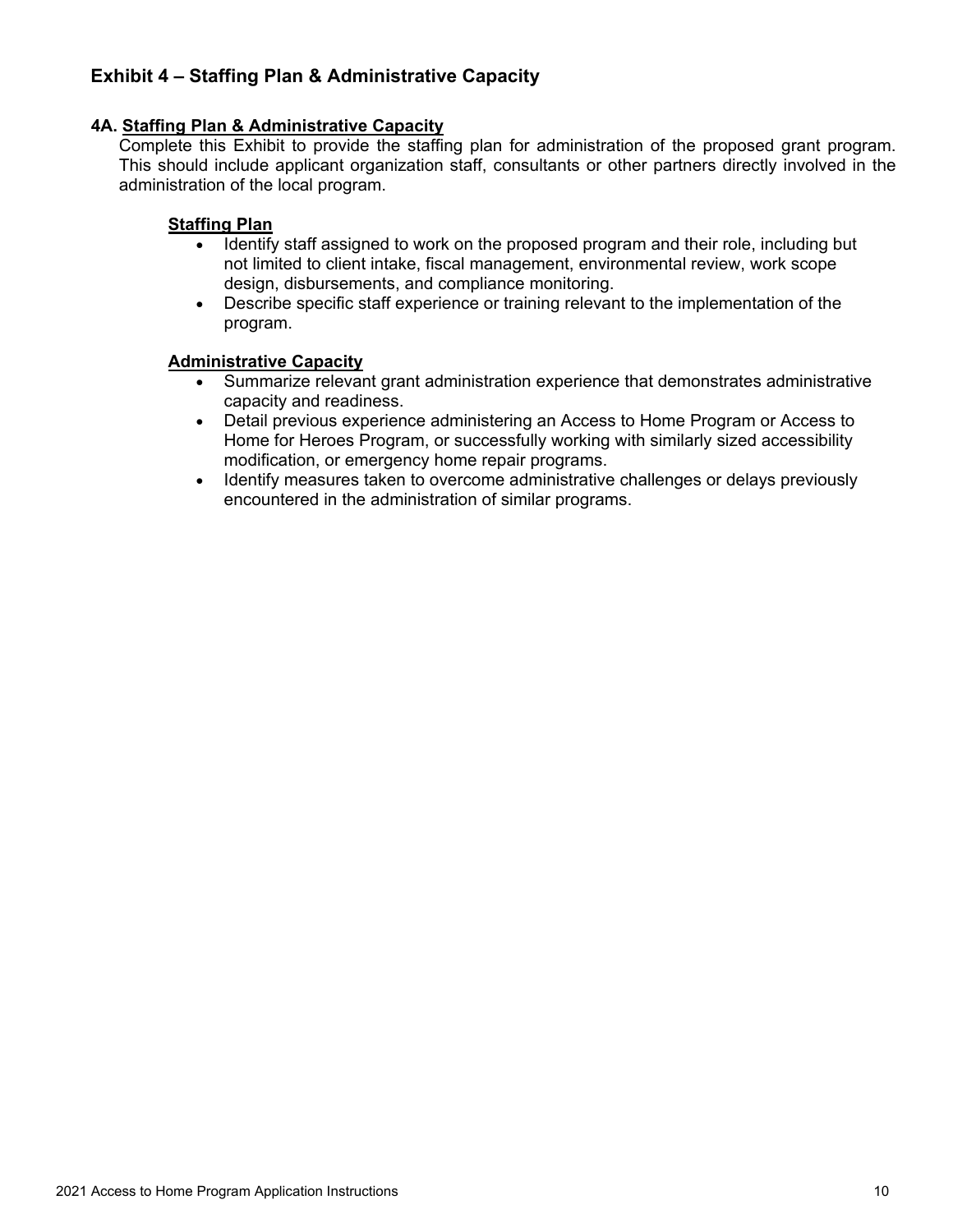# <span id="page-11-0"></span>**Exhibit 5 – Budget & Fiscal Responsibility**

### **5A. Sources of Funds**

On this screen, applicants must add each source of financing for the project. The total sources identified must equal the Total Program Uses identified in Section 5B of this Exhibit. An entry for "Access to Home" Program funds must be added to complete the total project budget.

#### **An entry for Access to Home Program funds must be added to complete the total project budget.**

Source: Select the funding source name from the drop-down list. Funding sources are listed according to source type (DHCR/HTFC, Federal Government, Local Government, Non-DHCR State Government, and Private). If a specific funding source is not available, each source category has a generic source code that can be selected (for example, 'Federal Program – Other'). Please note that Access to Home for Medicaid Recipients Program funds and Access to Home for Heroes Program funds may not be used in conjunction with Access to Home Program funds.

Specify Source: If any of the funding sources in the drop-down menu are followed by 'Specify', the applicant must enter the source name, program, lender, etc. in this space.

Funds Requested: Enter the amount of funds to be contributed by the source. *Please review the Request for Applications for program funding limits.*

Status: Select either 'committed' or 'pending approval' from the drop-down menu. Select committed only if the funds have been formally committed. If the funds are formally committed, please provide the date of the letter and the signatory and attach the commitment documentation as requested in Attachment 3.

Click the 'Submit' button for the first source, and then the page will be redisplayed as a grid. To add another funding source, click the 'Add' button at the bottom of the grid and repeat the steps outlined above.

#### **5B. Program Uses**

Provide a line-item breakdown of all costs associated with the proposed program as follows: Under the column titled *Access to Home Program Funds*, enter the amount for each cost to be paid with Access to Home Program funds. If applicable, under the column labeled *Other Funds* enter the total amount to be paid with funds other than the Access to Home Program funds. Upon clicking the 'submit' button, CDOL will add the columns together and display the total in the column titled *Total Cost*. The minimum request amount is \$75,000. The maximum request amount is \$150,000. A maximum of \$25,000 per unit is allowable. This cap is inclusive of both hard costs for accessibility modifications, soft costs and project delivery fees. Applicants may budget up to 7.5 percent of the request amount for eligible administrative costs. Applicants may budget up to 5 percent of project costs for eligible soft costs (architectural, design, engineering, testing, permits) and project delivery costs.

#### *Line Items:*

- 1. Project Costs: Under the column labeled *Access to Home*, enter the amount of accessibility modification costs to be funded by the Access to Home Program. Under the column labeled *Other Funds*, enter the amount of these costs to be funded by sources other than Access to Home Program funds. Upon clicking the 'submit' button, CDOL will add the two columns together and display the total in the column labeled *Total Cost.*
- 2. Project Delivery: Under the column labeled *Access to Home*, enter the amount of Program Delivery/Staff costs to be funded by the Access to Home Program. Under the column labeled *Other Funds*, enter the amount of these costs to be funded by sources other than Access to Home Program funds. Upon clicking the 'submit' button, CDOL will add the two columns together and display the total in the column labeled *Total Cost.*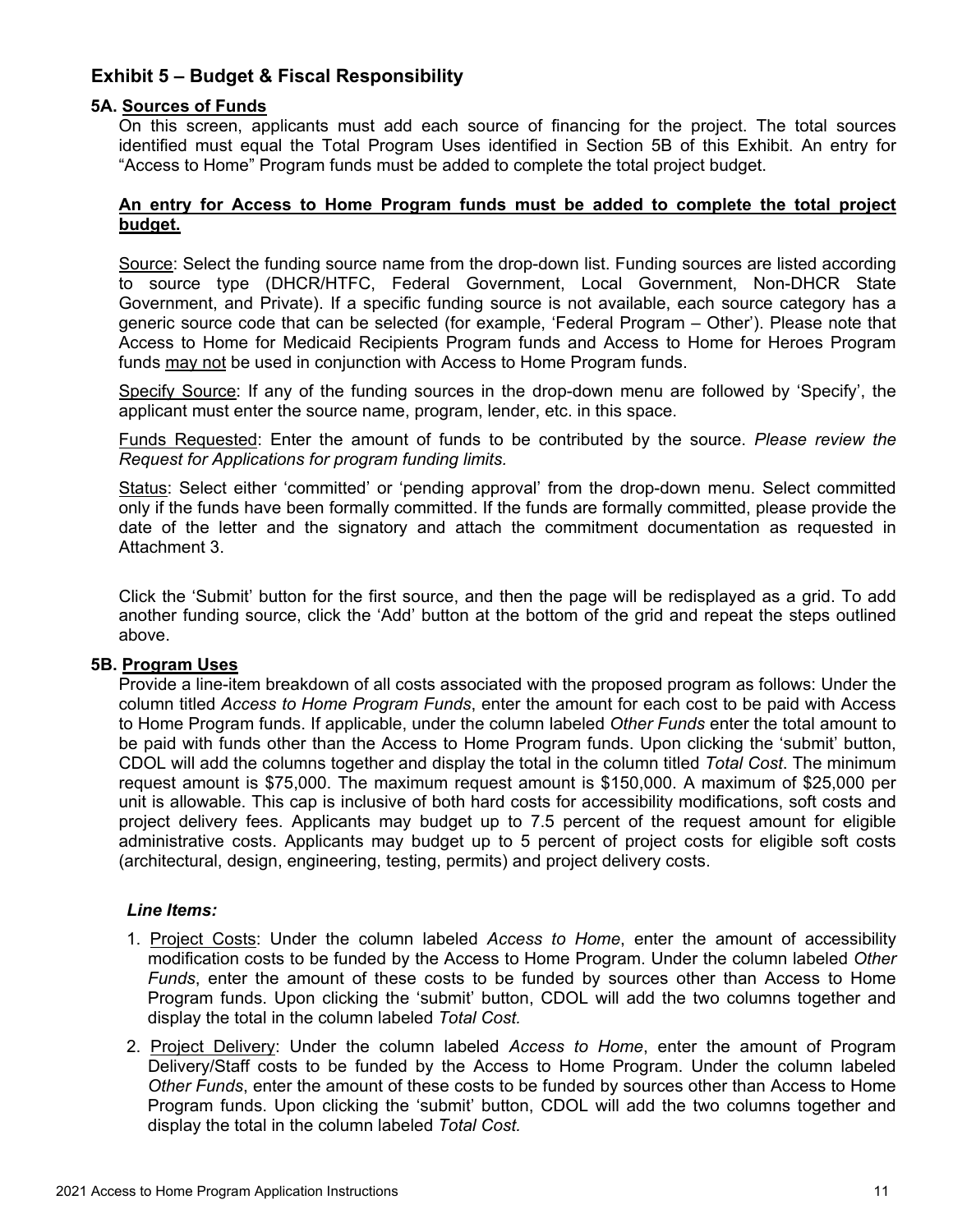- 3. Administration: Under the column labeled Access to Home, enter the total grant administration cost to be funded by the Access to Home Program. Under the column labeled Other Funds, enter the amount of these costs to be funded by sources other than Access to Home Program funds. Upon clicking the 'submit' button, CDOL will add the two columns together and display the total in the column labeled *Total Cost.*
- 4. Total Program Costs: Upon clicking the 'submit' button, CDOL will calculate this line by adding together lines for each column.

### **5C. Budget Narrative**

### **Budget**

Provide an overview of the program budget that clearly demonstrates an understanding of the Access to Home Program and its eligible uses. Identify, in a consistent format, all leveraged funding sources. This explanation must be supported by the required budget tables in Exhibits 5A, 5B & 5C.

- Identify the total project cost.
- Identify other relevant funding sources to be leveraged and the proposed use (i.e., offset project or administrative costs, or other needed rehabilitation or repair activities).
- For each source identified, indicate if funds are formally committed or if approval is pending.
- Explain how the proposed project will proceed if any pending sources of funds are not secured.
- If a funding source is identified as committed, evidence must be attached where requested in the application.

### **Fiscal Responsibility**

Describe the anticipated process and internal procedures related to fiscal management, including internal controls, fiscal records management, and documentation of cost reasonableness. Specifically: Describe the internal disbursement process.

- Explain how the applicant organization will cover project costs prior to disbursement of Access to Home Program funds.
- Describe project delivery costs, including the process used to document staff time relative to project delivery and grant administration.
- Describe the process for evaluating cost reasonableness and ensuring competitive bidding.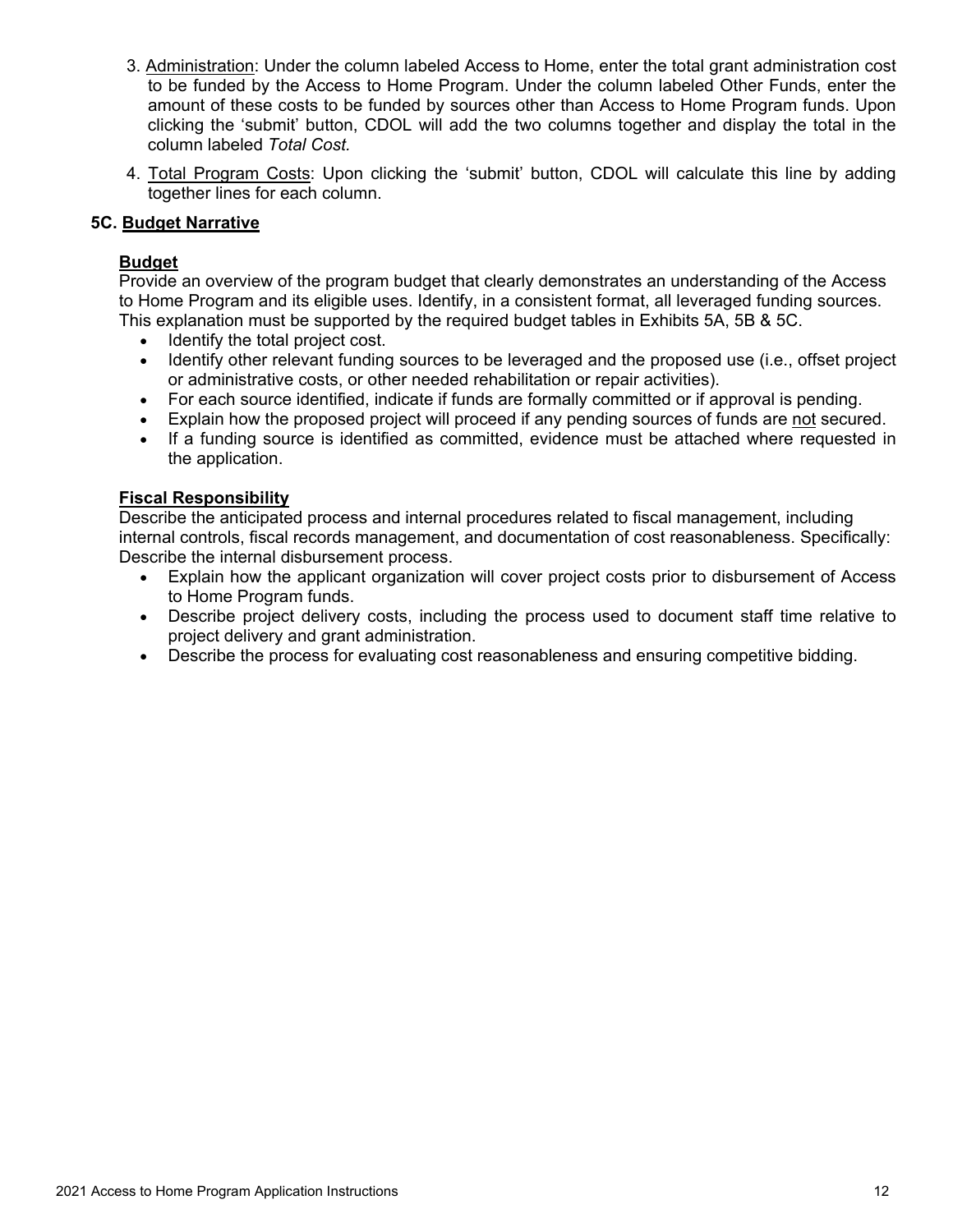# <span id="page-13-0"></span>**IV. Validating Application Exhibits**

An application must pass a series of validations before the application exhibits can be certified and submitted. To validate the application, return to the Menu using the navigation links in the top left corner of the screen. Click 'validate' to the right of the application name.

The Validate Application screen will be displayed. Click 'Validate' again to begin the validation process. The validation process is done in 3 steps:

- Step 1 checks to confirm that all required Exhibits have been entered.
- Step 2 checks to confirm that all required Exhibits are complete.
- Step 3 checks to confirm that the information entered is consistent across Exhibits.

If any incomplete Exhibits, fields, or inconsistencies are found, the applicant will receive the message: "Validation failed, please make the necessary corrections." Below this message, an explanation(s) of the problems found during the validation process will be displayed. Return to the Exhibits identified and complete them and/or correct the inconsistencies found. Each problem listed will have a link that will return the user to the applicable Exhibit. If there are a number of errors, it is suggested that the applicant select the 'Print' button in the Banner. This will open a new window to display and reference the error messages. The applicant must continue the validation process until the message "Validation Successful" is displayed.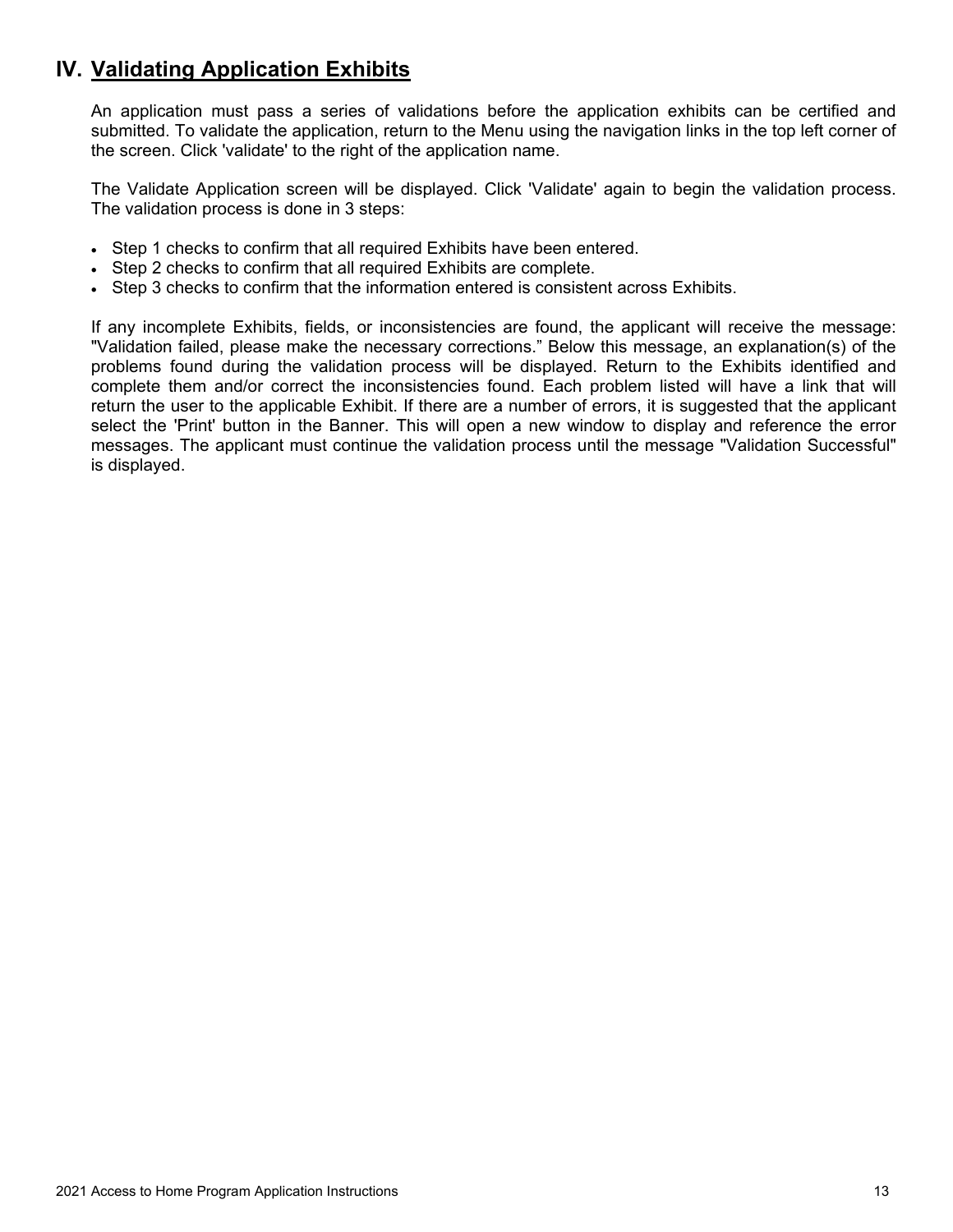# <span id="page-14-1"></span><span id="page-14-0"></span>**V. Applicant / Owner Certification**

### **A. Certifying Application Exhibits**

### **Please Note: Once the application is certified, the application it cannot be changed.**

After successful validation the 'Certify' link will be made available to users with the authorization to certify the application. If the person completing the application is not the person authorized on the Security Manager Designation Form to electronically certify the application, the person who is authorized must sign into CDOL to complete this step. The only way to get the 'Certify' link is to run a successful validation. If the validation is completed, but the application is not certified, the validation will have to be run again.

Applicants that select the choice 'Do Not Agree' to any of the statements in the certification must attach a detailed explanation under the Attachment labeled Application Certification Detail. Attachments may be uploaded at any time during the application process, including after certification is complete.

To electronically certify and submit the application exhibits, click the 'Certify' link on the Validation page. At the bottom of the Certification and Submission enter the password and title and click the 'Submit' button. If the certification and submission was successful, CDOL will display a message acknowledging successful submission of the Exhibits or Step 1 of the CDOL Application Process. This message will also provide the application's SHARS ID number, which will be used to identify the application. An e-mail message will also be sent confirming successful submission of the application exhibits. This will change the application status from "In Progress" to "Certified."

### **Additional steps are required to complete and submit the application.**



A new window will open showing the completed application. Please save a copy electronically and print a copy for the applicant's records.

Return to the main menu using the navigation links in the top left corner of the screen. Now that the application exhibits are certified and submitted, click on the 'Attachments' link next to the application on the main menu. The 'Attachments' link will transfer the user to the Upload Attachments process.

**Please Note:** An application will not be considered complete until all required attachments are uploaded, submitted and certified. **Any portion of the application exhibits or attachments that have not been submitted by the deadline specified will not be accepted.**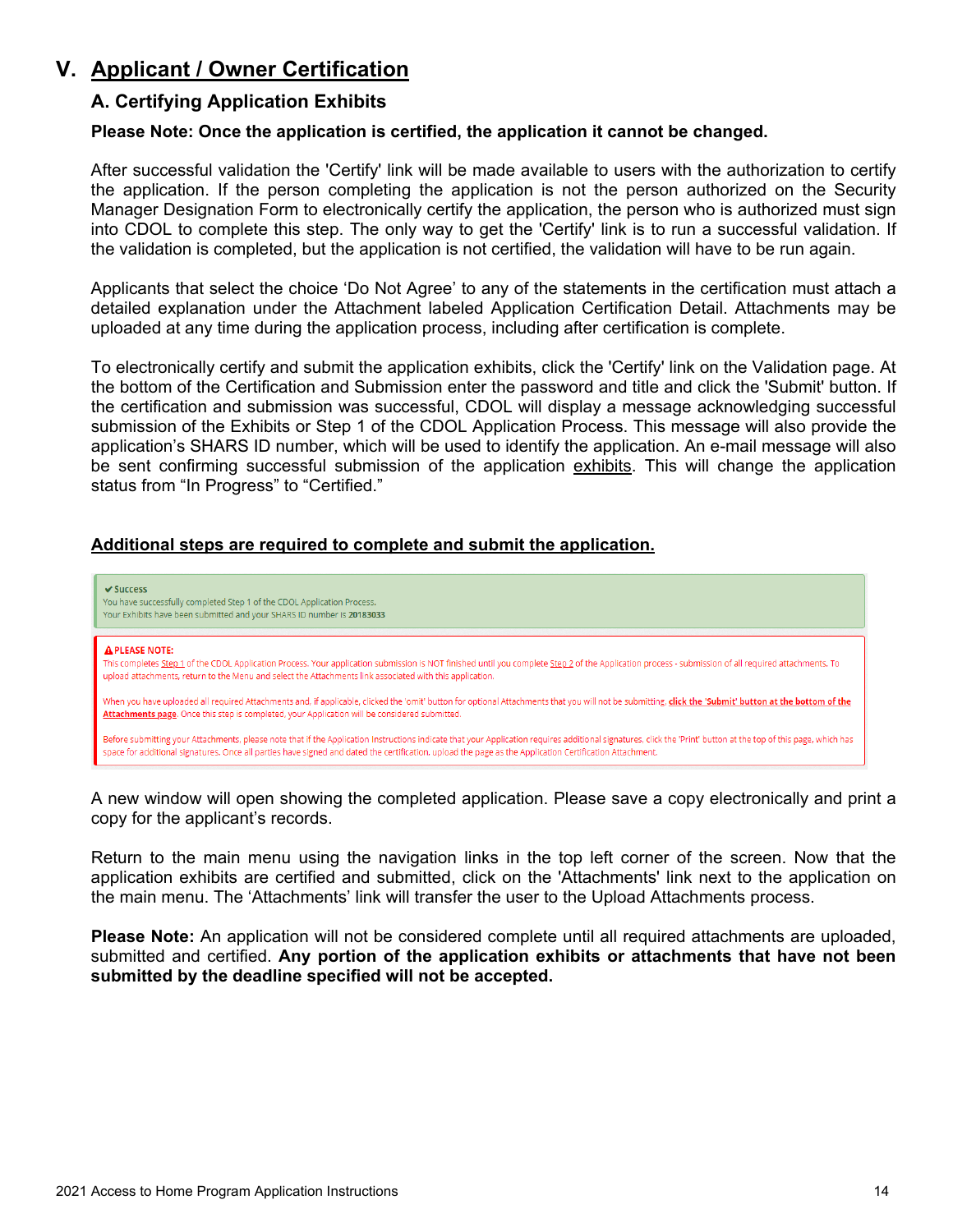# <span id="page-15-0"></span>**VI. Application Attachments**

Attachment 1 – Compliance Monitoring Plan (Required)

Attachment 2 – Financial Commitment Letters (Optional)

- Attachment 3 Supportive Services Agency Commitments (Optional)
- Attachment 4 Application Certification Detail

Vendor Responsibility Questionnaire (VRQ) Required for all not- for-profit entities.

### <span id="page-15-2"></span><span id="page-15-1"></span>**A.Attachment Instructions**

### Attachment 1 – Compliance Monitoring Plan (Required)

Attach a formal plan for monitoring the assisted properties and enduring compliance during the three years ongoing maintenance term. Address staff assignment of this responsibility and address continuity of operations in the event of staffing changes. Describe plans for monitoring to confirm that participants are in compliance with obligations, outline procedures for resolving events of noncompliance, review and processing of subordination requests and repayments to HTFC.

### <span id="page-15-3"></span>Attachment 2 – Funding Commitment Letters (Optional)

Supporting documentation must be provided for each source of funds identified as 'Committed' in Exhibit 5A. To complete application, applicant must select 'omit' if attachments will not be uploaded.

#### <span id="page-15-4"></span>Attachment 3 – Supportive Services Agency Commitments (Optional)

Supporting documentation should be provided for each Service Provider Agreement or Referral Agreement identified in the application. Documentation should show a two-way referral process between the applicant and other service agency.

### <span id="page-15-5"></span>Attachment 4 – Applicant Certification Detail

Supporting documentation with detailed explanation should be provided for any question marked "Do Not Agree" in the applicant certification. MANDATORY – Applications from all not-for-profit entities must attach the Vendor Responsibility Questionnaire found here:

[https://hcr.ny.gov/system/files/documents/2021/07/210721\\_venrep\\_not-for-profit\\_organzation\\_final\\_\\_0.pdf](https://hcr.ny.gov/system/files/documents/2021/07/210721_venrep_not-for-profit_organzation_final__0.pdf)

To complete application, applicant must select 'omit' if attachments will not be uploaded.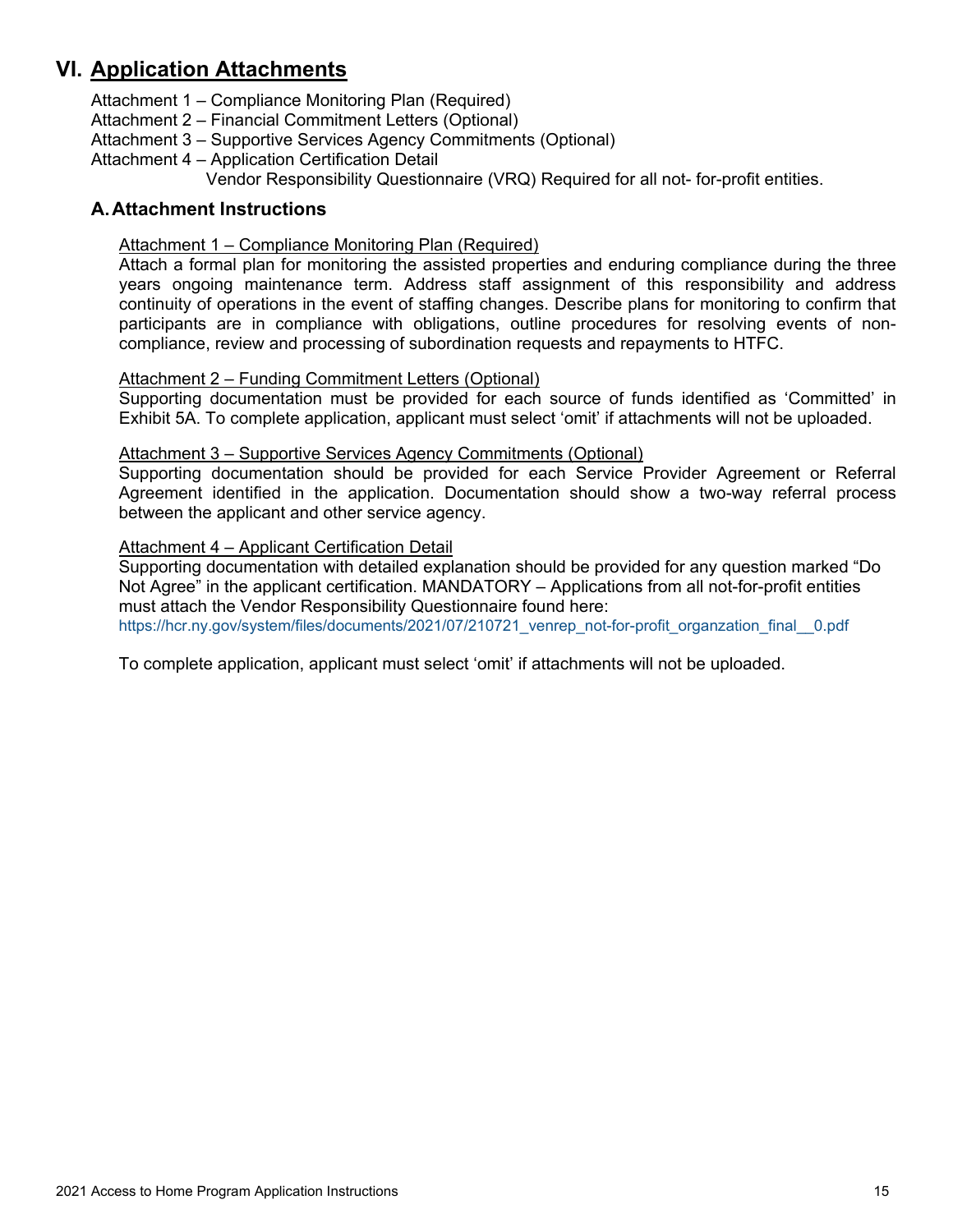# <span id="page-16-1"></span><span id="page-16-0"></span>**VII. Uploading & Certifying Attachments**

### **A. Uploading Attachments**

Return to the Menu, then click on the 'Attachments' link to the right of the application name. This link will access the Attachment Upload window.

The Attachment Upload page lists the applicable attachments for the application.

To the right of each listed attachment is an 'Add' link. Click the 'Add' to begin to attach files. Select the 'Choose File' button to browse for the file to be uploaded. After locating and selecting the file, click the 'Upload' button to begin the upload. A progress bar will display the progress of the upload. Once complete, the applicant will be redirected to the main Attachment Upload screen. The uploaded file name will be displayed under the attachment.

To the right of each uploaded file will be two links: 'View' and 'Delete'. 'View' allows the applicant to view and optionally print the file to verify that the correct document is attached. 'Remove' allows the applicant to delete the file prior to submission.

Attachments that are not required will have an 'Omit' link. **Applicants must click the 'Omit' link if an optional attachment will not be included.**

An applicant may upload multiple files for each attachment. Please limit the uploaded files to those documents specifically requested in the Attachment Instructions. Whenever possible, combine multiple files into one. All required attachments must be uploaded before the group can be submitted.

### <span id="page-16-2"></span>**B. Submitting and Certifying Application Attachments**

When all required application attachments have been uploaded, the organization's authorized signatory must log-in and click 'Submit' on the Attachment Upload page. CDOL will display an 'Attachment Receipt' then an 'Attachment Certification' which must both be clicked in order to complete the submission. Once complete, a message will appear at the top of the screen indicating that the application attachments have been successfully submitted, and the application process is complete. Once the attachments have been submitted, the Access to Home Program Application is complete and may not be changed.

Return to the main menu using the navigation menu in the top left corner of the screen. Now that the application exhibits and attachments are complete, submitted and certified, the application Status next to the application name should indicate "Completed."

**Access to Home Program Application exhibits and attachments must be submitted via the CDOL system by 4:00 PM, EST, Friday, October 22, 2021. Applications and supplemental materials will not be accepted after the stated deadline.**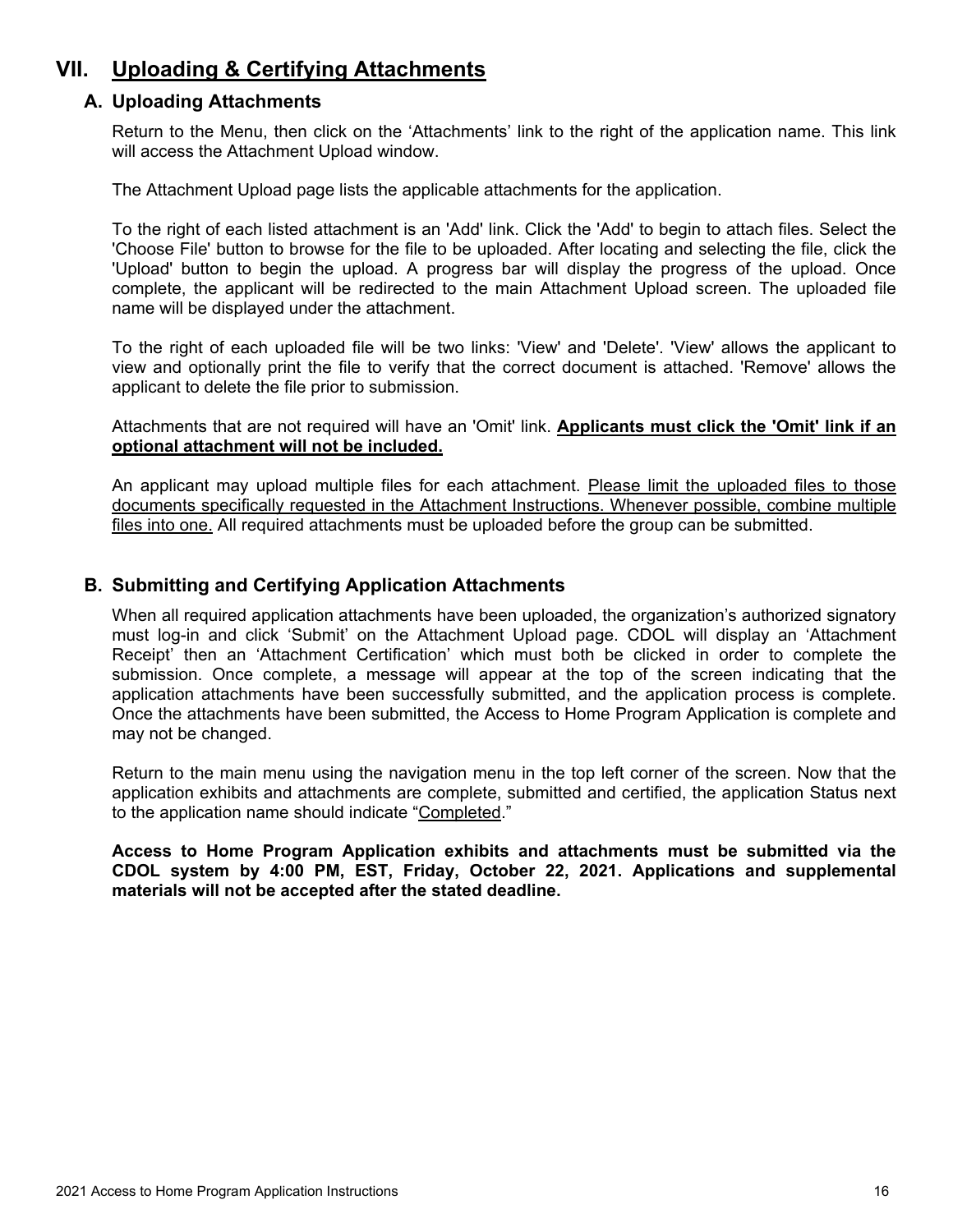# <span id="page-17-0"></span>**VIII. Application Exhibit Screenshots**

# <span id="page-17-1"></span>**Access to Home Program – CDOL Table of Contents & Exhibit List**

| <b>Exhibit 1 - Application Summary</b>              | view        |
|-----------------------------------------------------|-------------|
| 1A. Funds Requested                                 | view   edit |
| 1B. Applicant Information                           | view   edit |
| 1C. Program Detail Information                      |             |
| 1. Counties/Municipalities                          | view   edit |
| 2. Regional Council                                 | view   edit |
| 3. Latitude & Longitude                             | view   edit |
| 1D. Political Districts                             | view   edit |
| 1E. Units Assisted                                  | view   edit |
| 1F. Income Targets                                  | view   edit |
| 1G. Target Populations                              | view   edit |
| 1H. Program Abstract                                | view   edit |
|                                                     |             |
| Exhibit 2 - Proposal                                | view        |
| 2A. Program Activities & Scope                      | view   edit |
| 2B. Administrative Procedures                       | view   edit |
| 2C. Contractor Procurement                          | view   edit |
|                                                     |             |
| Exhibit 3 - Program Need                            | view        |
| 3A. Program Need                                    | view   edit |
|                                                     | view        |
| Exhibit 4 - Staffing Plan & Administrative Capacity |             |
| 4A. Staffing Plan & Administrative Capacity         | view   edit |
| Exhibit 5 - Budget & Fiscal Responsibility          | view        |
| 5A. Sources of Funds                                | view   edit |
| 5B. Program Uses                                    | view   edit |
| 5C. Budget Narrative                                | view   edit |
|                                                     |             |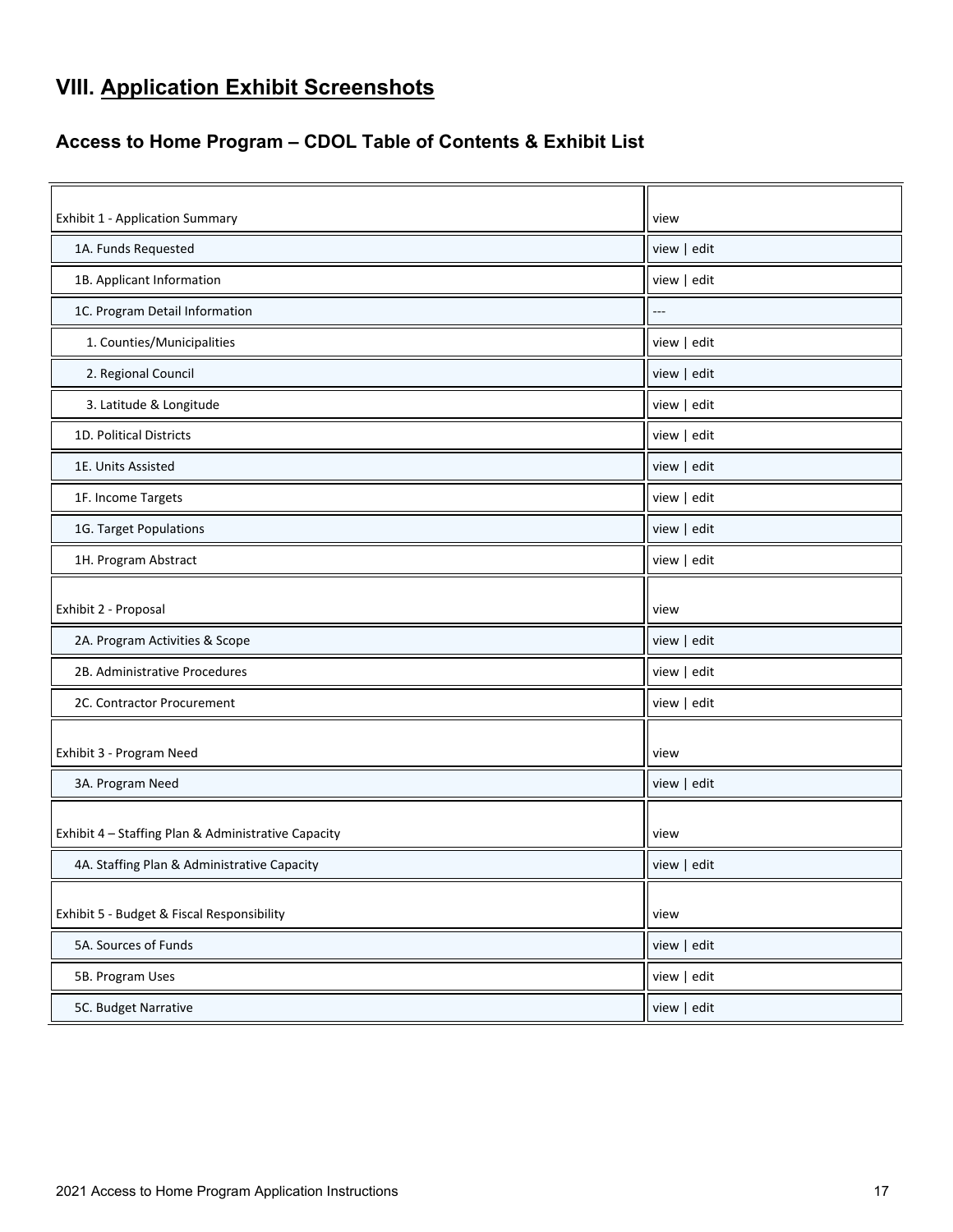# <span id="page-18-0"></span>**Exhibit 1 – Application Summary 1A. Funds Requested**

| 1.         | Local Program Name: *                                                          | Please enter a brief, descriptive name. If awarded, the Local Program Name entered here will be used to label contract<br>materials and to describe the program throughout the contract term. e.g., City of Sample Access to Home Program |   |
|------------|--------------------------------------------------------------------------------|-------------------------------------------------------------------------------------------------------------------------------------------------------------------------------------------------------------------------------------------|---|
| 2.         |                                                                                | Total Access to Home funds requested: *\$                                                                                                                                                                                                 |   |
|            | 1B. Applicant Information                                                      |                                                                                                                                                                                                                                           |   |
| 1.         | <b>Applicant Name:</b>                                                         |                                                                                                                                                                                                                                           |   |
| 2.         | Federal EIN:                                                                   |                                                                                                                                                                                                                                           |   |
| За.<br>3b. | DOS Charities Registration Number:                                             | Not-for-Profit Incorporation Date: 00/00/200                                                                                                                                                                                              |   |
| 4.         | Fiscal Year End Date: 00/00                                                    |                                                                                                                                                                                                                                           |   |
| 5а.        | <b>Applicant Types:</b>                                                        |                                                                                                                                                                                                                                           |   |
| 5b.        |                                                                                | Have all required periodic or annual written reports been filed with the Attorney General's office in a timely manner? *                                                                                                                  |   |
|            |                                                                                |                                                                                                                                                                                                                                           |   |
| 5c.        | <b>DUNS Number:</b>                                                            |                                                                                                                                                                                                                                           |   |
| 6.         | <b>Official Mailing Address:</b>                                               |                                                                                                                                                                                                                                           |   |
|            |                                                                                | Select the mailing address for Contract or Award Materials                                                                                                                                                                                |   |
| $\bullet$  |                                                                                |                                                                                                                                                                                                                                           |   |
|            | SAMPLE ADDRESS                                                                 |                                                                                                                                                                                                                                           |   |
| C          | SAMPLE                                                                         | <b>ADDRESS</b>                                                                                                                                                                                                                            | 2 |
| 7.         | Applicant Phone and Internet Data<br>Phone Number:<br>Phone Extension:<br>Fax: |                                                                                                                                                                                                                                           |   |
|            | Email Address:                                                                 |                                                                                                                                                                                                                                           |   |
|            | URL:                                                                           |                                                                                                                                                                                                                                           |   |
| 8.         |                                                                                | Primary Contact Person for Correspondence Related to this Application:                                                                                                                                                                    |   |
|            | First Name: *                                                                  |                                                                                                                                                                                                                                           |   |
|            | Last Name: *                                                                   |                                                                                                                                                                                                                                           |   |
|            | Salutation:                                                                    |                                                                                                                                                                                                                                           |   |
|            | Title:                                                                         |                                                                                                                                                                                                                                           |   |
|            | Phone Number: *                                                                | Example: 212-555-1212                                                                                                                                                                                                                     |   |
|            | Phone Extension:                                                               |                                                                                                                                                                                                                                           |   |
|            | Fax Number:                                                                    | Example: 212-555-1212                                                                                                                                                                                                                     |   |
|            | Email Address: *                                                               |                                                                                                                                                                                                                                           |   |
|            |                                                                                | Is this person authorized to execute an agreement with the HTFC should the proposal be funded? *                                                                                                                                          |   |
| 9.         | HTFC.                                                                          | Contact Authorized to Execute a Contract with HTFC:<br>Please note: for City, County, Town or Village applicants only the Chief Elected Official is authorized to execute a contract with                                                 |   |

| First Name: * |  |
|---------------|--|
| Last Name: *  |  |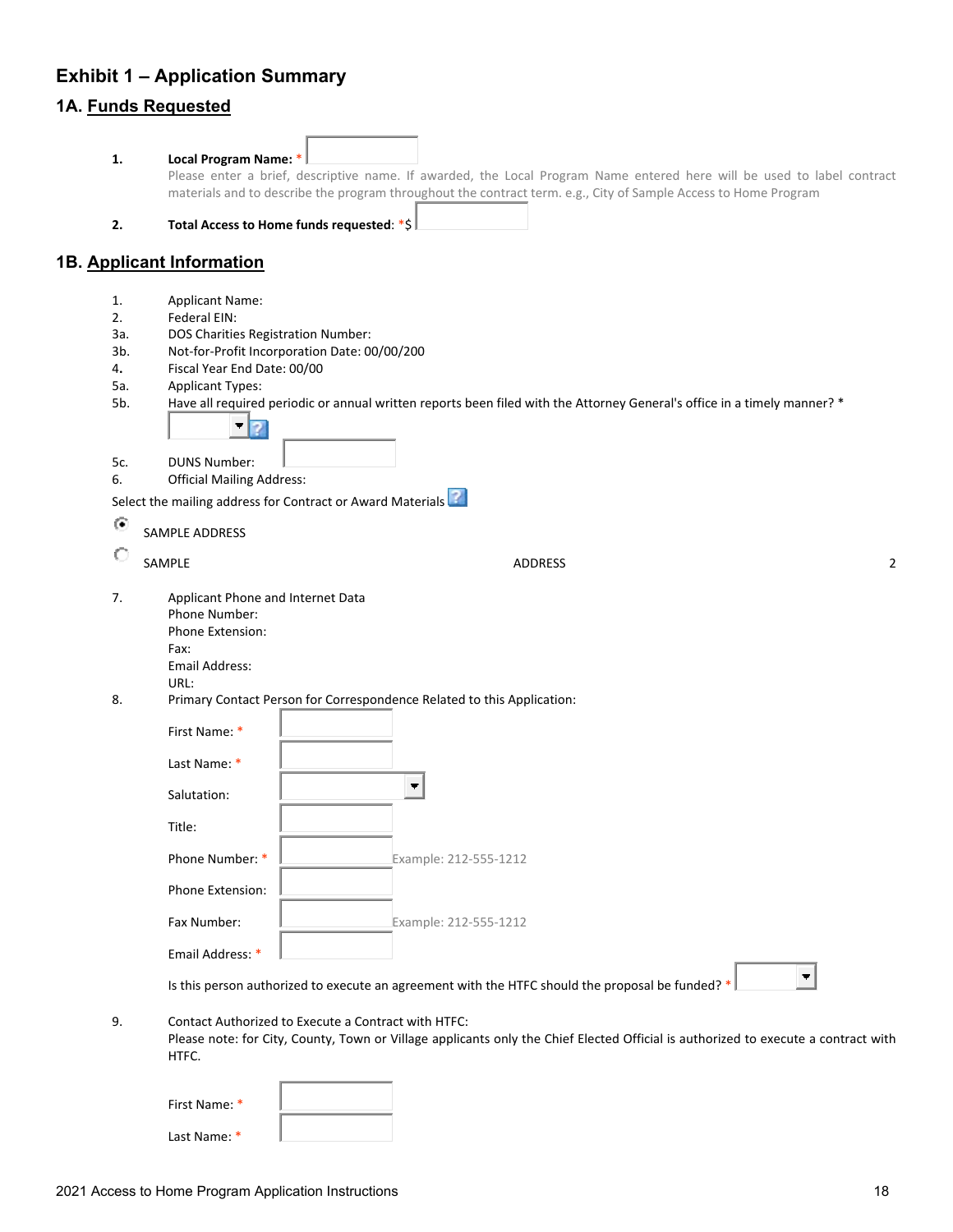| Salutation:        |                       |
|--------------------|-----------------------|
| Title:             |                       |
| Phone Number: *    | Example: 212-555-1212 |
| Phone Extension: I |                       |
| Fax Number:        | Example: 212-555-1212 |
| Email Address:     |                       |

# **1C-1. Counties/Municipalities**

| Project County: *                  |  |
|------------------------------------|--|
| Will the project be county wide? * |  |
| Municipality: *                    |  |

# **1C-2. Regional Council**

| 1. Regional Council(s): *<br>Select all that apply |                  |
|----------------------------------------------------|------------------|
| Capital Region                                     | Mohawk Valley    |
| <b>Central New York</b>                            | New York City    |
| Finger Lakes                                       | North Country    |
| Long Island                                        | Southern Tier    |
| Mid-Hudson                                         | Western New York |

# **1C-3. Latitude & Longitude**

Click HERE (http://itouchmap.com/latlong.html) to determine Latitude and Longitude. The latitude must be between 40.000000 and 49.999999. The longitude must be between -70.000000 and -79.999999. For Programs that span multiple locations, please enter the latitude/longitude of the applicant organization's home or central office in New York State or a central point for multi-county projects.

| Project Latitude:  |    |
|--------------------|----|
| Project Longitude: | *1 |

### **1D. Political Districts**

| 1. New York State Assembly District(s): |  |
|-----------------------------------------|--|
|                                         |  |
| $>$   <                                 |  |
| 2. New York State Senate District(s):   |  |
|                                         |  |
| $\geq$                                  |  |

3. New York State Congressional District(s):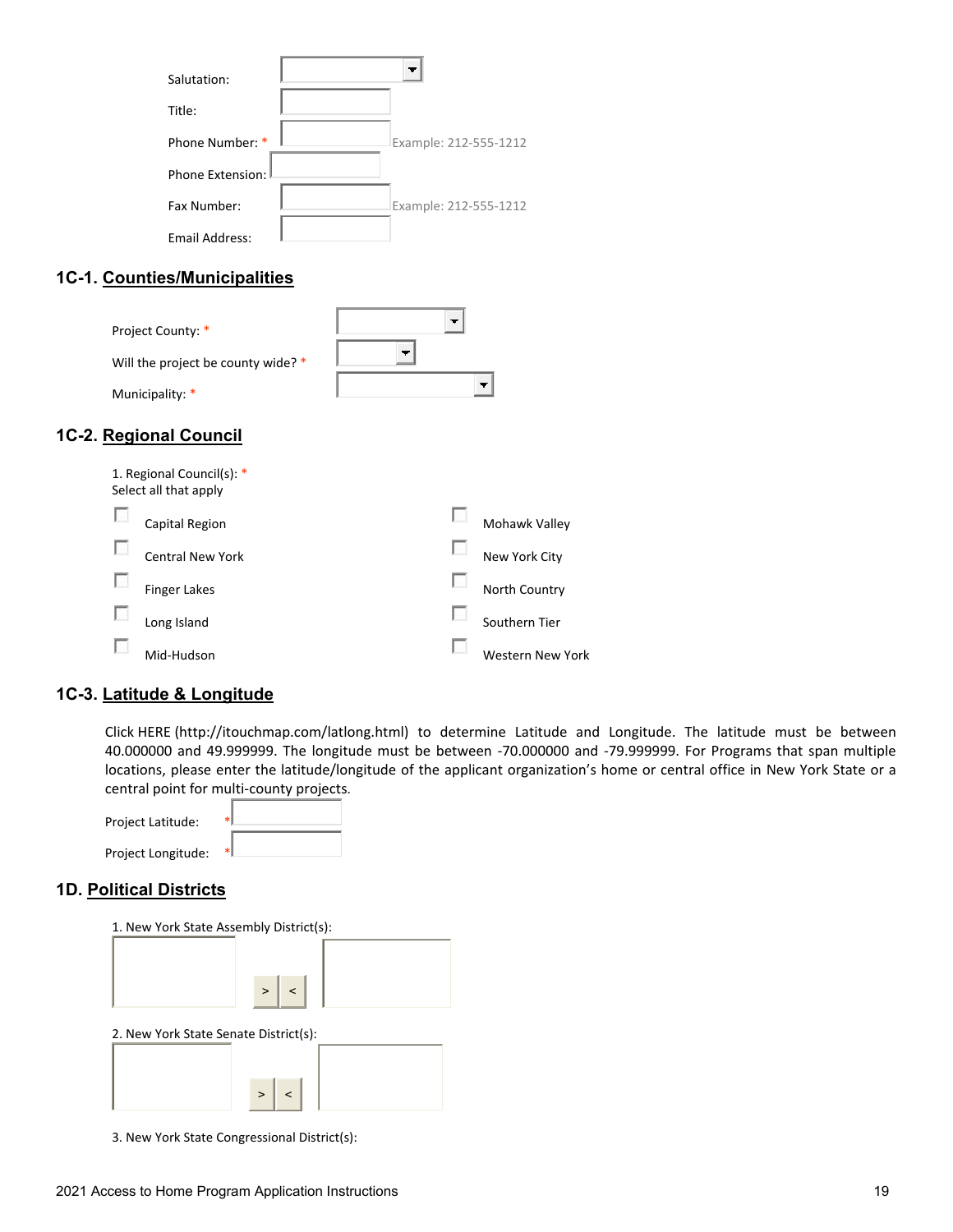# **1E. Units Assisted**

Units to be assisted by Access to Home:

Residential - Existing/Rehab:

Total Residential Units to be assisted by Access to Home: 0

### **1F. Income Targets**

| <b>Target Group</b>                                       |          | <b>Units</b> |
|-----------------------------------------------------------|----------|--------------|
| Public Assistance <= 30% of Median Income                 |          |              |
| 31% through 40% of Median Income                          |          |              |
| 41% through 50% of Median Income                          |          |              |
| 51% through 60% of Median Income                          |          |              |
| 61% through 70% of Median Income                          |          |              |
| 71% through 80% of Median Income                          |          |              |
| 81% through 90% of Median Income                          |          |              |
| 91% through 120% of Median Income                         |          |              |
| Total:                                                    | $\Omega$ |              |
| Total Residential Units to be assisted by Access to Home: | 0        |              |

# **1G. Target Populations**

| 1. Special Population Households                        | <b>Units</b> |
|---------------------------------------------------------|--------------|
| No Target Population (or Unknown)                       |              |
| Persons with Physical Disability/Traumatic Brain Injury |              |
| Persons who are Veterans                                |              |
| Persons with Intellectual/Developmental Disabilities    |              |
| Persons who are Frail Elderly                           |              |

Total Units identified for all Target Populations:0

Total Residential Units to be assisted by Access to Home:0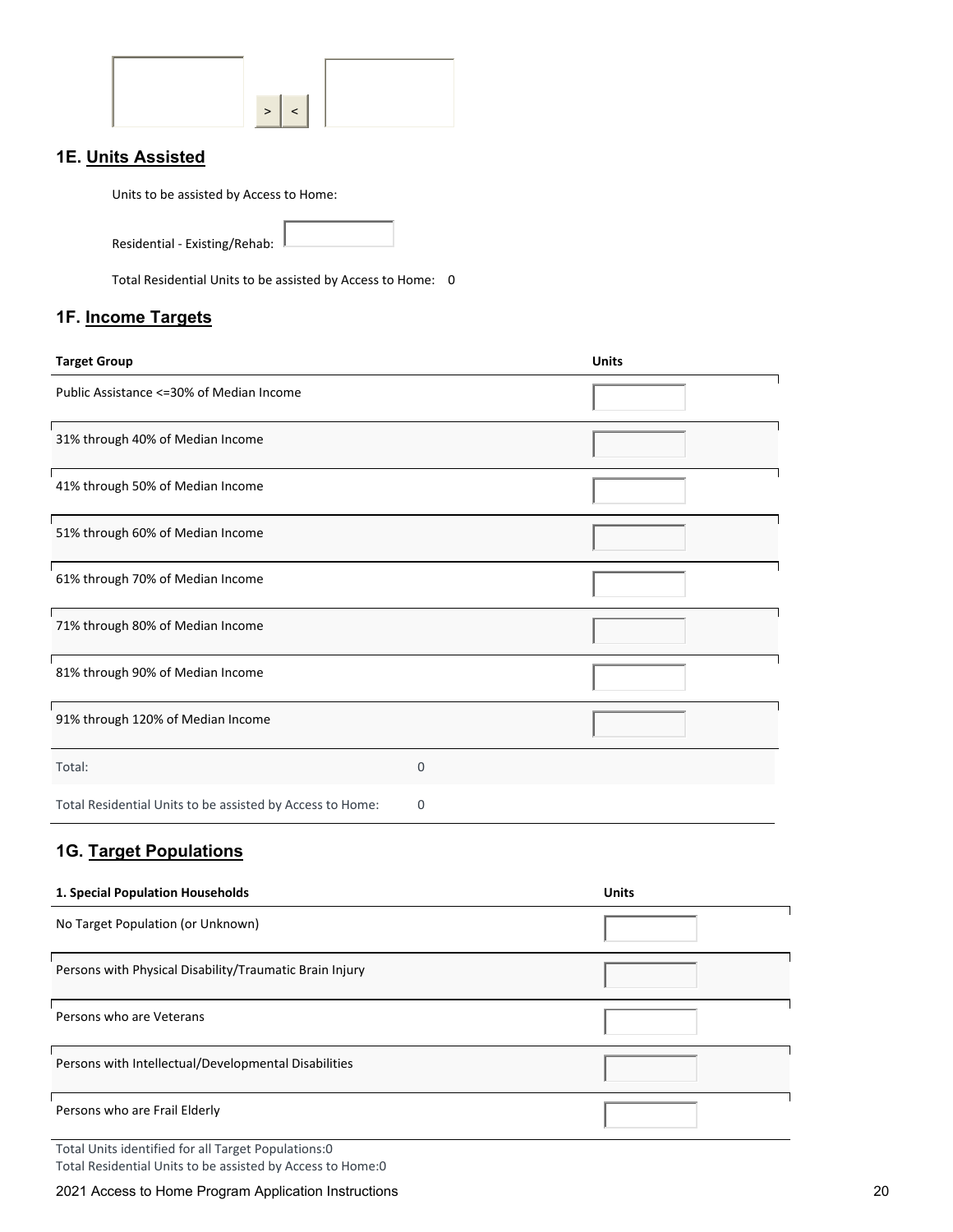### **1H. Program Abstract**

Provide a one paragraph abstract of the proposed program. **Please note the abstract provided may be included in press materials.** This abstract should include, but not be limited to the following information: Organization name, Access to Home Program request amount, estimated total project cost, other sources of funding that will be used for the Access to Home Program, main goal(s) of the program, activities Access to Home Program funds will be used for, and any special emphasis of the program, such as special needs populations, areas/neighborhoods to be served, or income ranges to be targeted.

**Sample Text:** The Sample Organization proposes to undertake a project using \$150,000 in Access to Home Program funds as part of a community wide effort to keep persons with disabilities in their homes and out of institutional settings. Sample organization plans to provide accessibility modifications to eight low-income households in the City of Sample. Other rehabilitation repairs to the homes that are necessary will be funded by \$100,000 from the City of Sample and \$50,000 from other grant sources (specify) for a total project cost of \$300,000.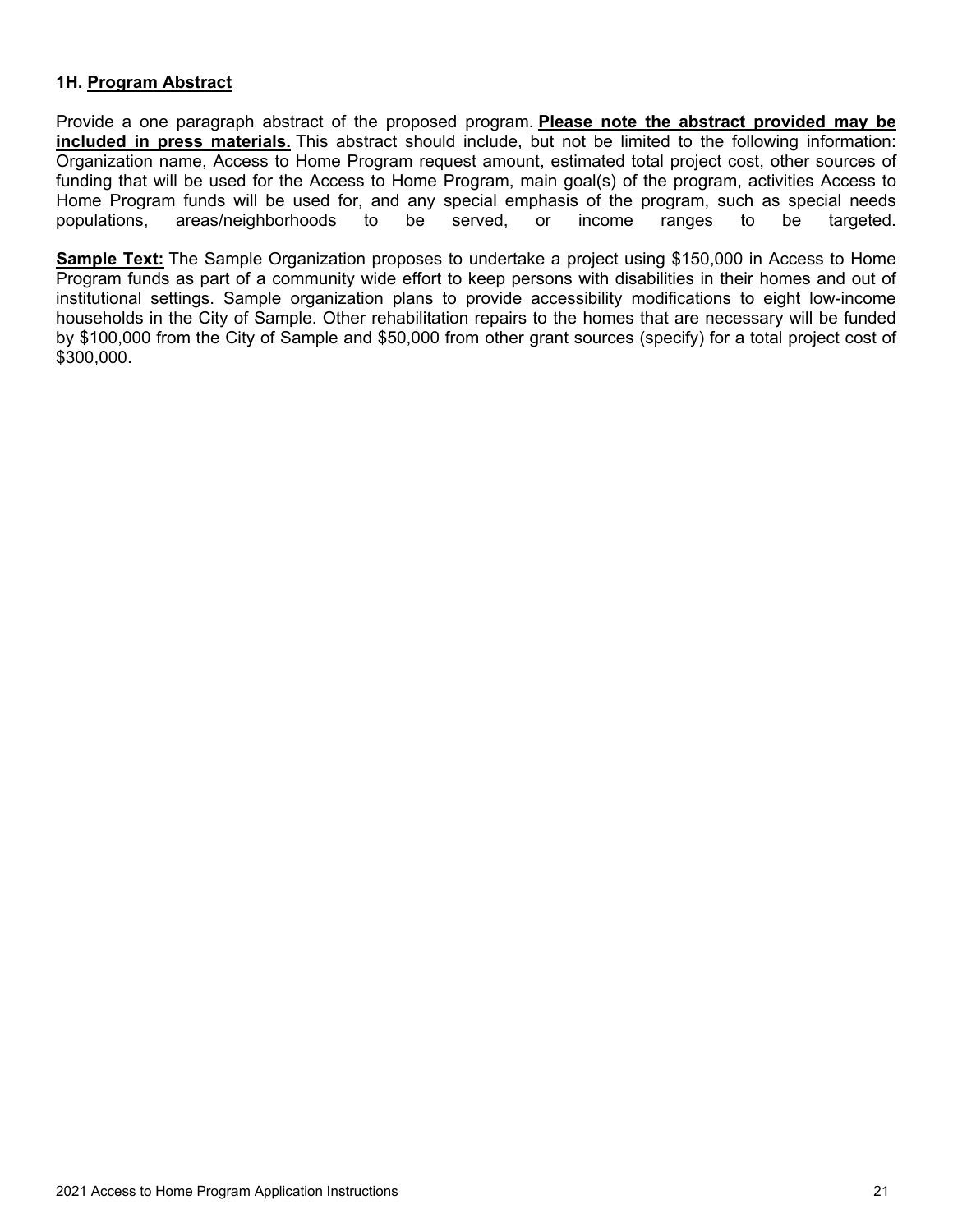# <span id="page-22-0"></span>**Exhibit 2 – Proposal**

### **2A. Program Activities & Scope**

Provide an overview of the proposed program. At a minimum:

- Describe the types of eligible program activities to be addressed.
- Describe how eligible program activities accomplish the goal of making dwelling units accessible for low- and moderate-income persons with disabilities, to live safely and comfortably in their residences, instead of residing in institutional care.
- Demonstrate a clear understanding of the program's eligibility criteria.
- Estimate the number of disabled renters and homeowners to be assisted.

### **2B. Administrative Procedures**

Outline procedures in place or planned by application organization to supplement the required procedures identified in the template administrative plan. Specifically:

### **Project Development**

- Describe method for accepting and processing applications.
- Describe plan for program marketing and outreach.
- Describe process for evaluating a substantial limitation caused by an individual's disability, as it relates to determining eligible program activities in consideration of such disability.
- Describe process for developing work scopes and completing inspections.
- Describe plan to address other needed rehabilitation or repair activities outside of the program's purview, or that exceed the maximum program award.
- Describe dispute resolution plan for disabled renters and homeowners and contractors.

### **Service Partnerships**

- Describe process for making referrals to local service provider(s) for needs other than accessibility modifications.
- Identify process for following up on local service referral outcomes.
- Describe cooperative, reciprocal working and/or two-way referral relationships with relevant local service provider(s), including housing service providers.
- Written local service and referral agreements, such as Memorandums of Understanding (MOUs), should be provided as an attachment. Maximum points are awarded for documented two-way, reciprocal MOUs.

#### **2C. Contractor Procurement**

- Describe the process for procuring contractors that includes an understanding of the program's bidding requirements.
- Describe procedures to ensure that NYS Certified Minority and Women-Owned Business Enterprises are afforded opportunities for meaningful participation in projects.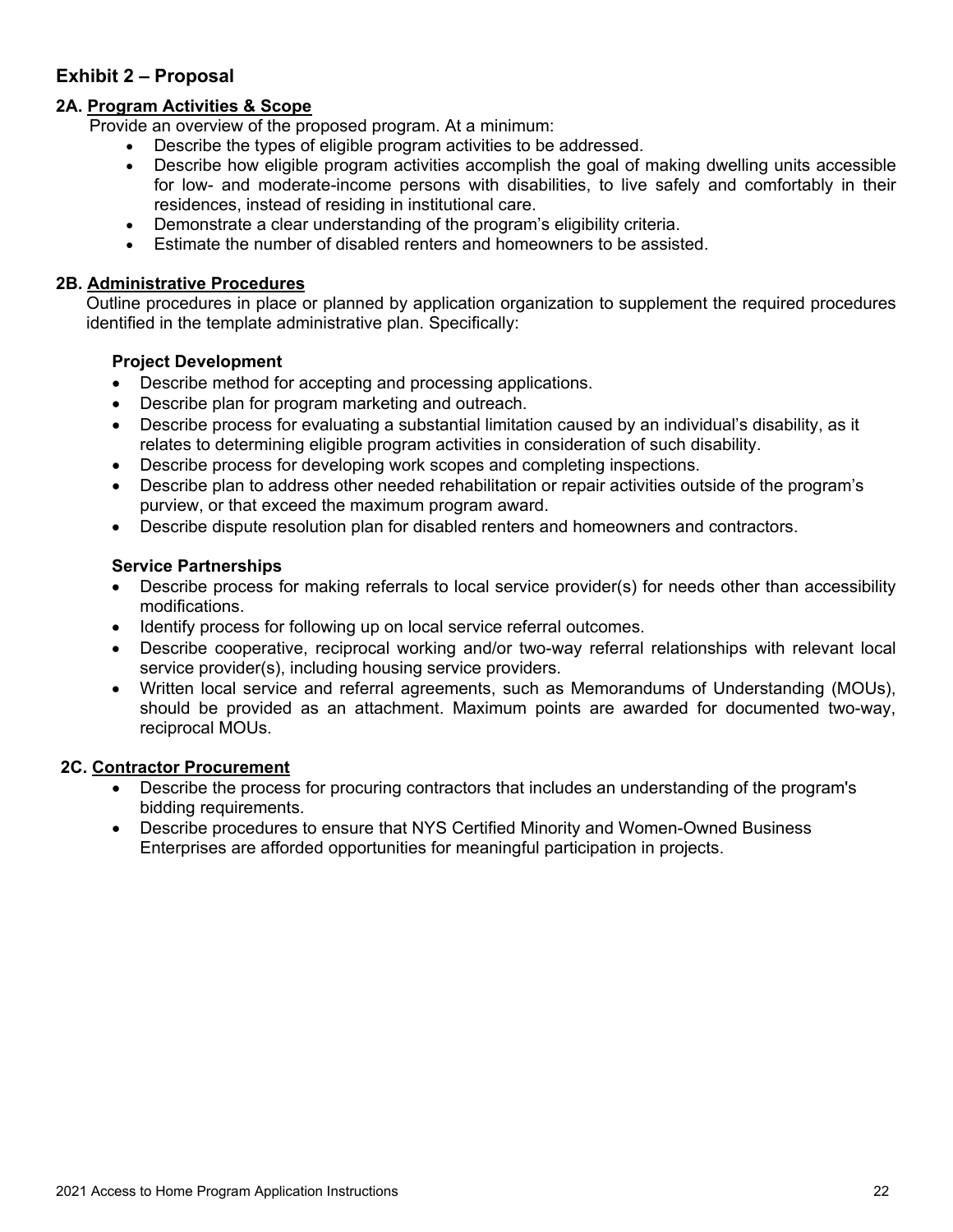# <span id="page-23-0"></span>**Exhibit 3 – Program Need**

### **3A. Program Need**

Demonstrate the need for resources in the service area, to assist persons who are living with a disability, in returning to community living settings from institutional settings (transition) or preventing institutional living (diversion). This should include information specific to the service area, and target population, and cite relevant dates and data sources such as the U.S. Census Bureau and American Community Survey. Analysis should include, but not be limited to:

- Total population.
- Total population living with a disability.
- Explain how the proposed service area was selected.
- Explain how the applicant organization regularly serves this area.
- Provide data and narrative on how the demand for accessibility modifications, for low- to moderateincome renters and homeowners living with disabilities, has been identified.
- Explain the need for public investment.
- Describe how the proposed program activities will address the identified needs.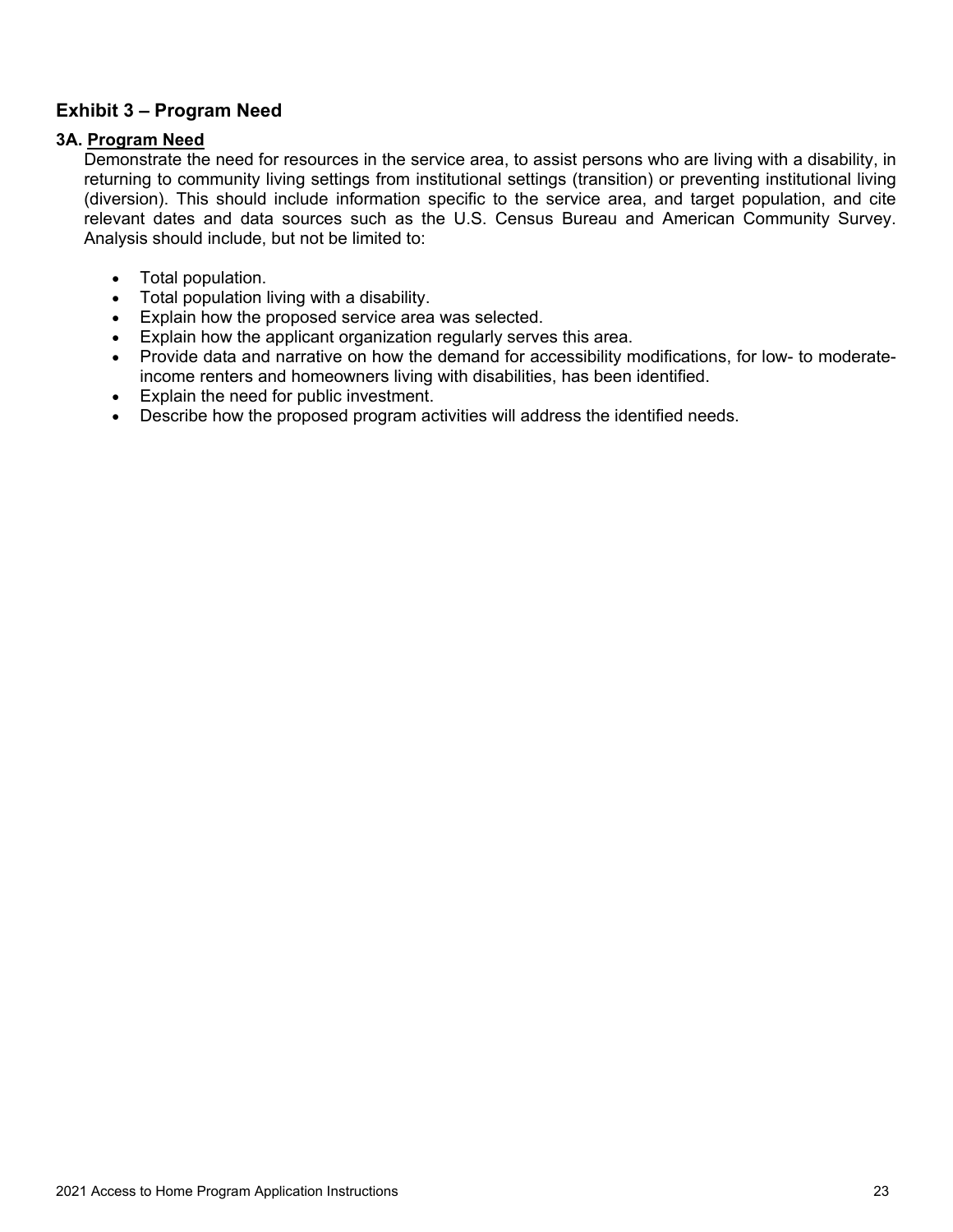# <span id="page-24-0"></span>**Exhibit 4 – Staffing Plan & Administrative Capacity**

### **Staffing Plan**

- Identify staff assigned to work on the proposed program and their role, including but not limited to client intake, fiscal management, environmental review, work scope design, disbursements, and compliance monitoring.
- Describe specific staff experience or training relevant to the implementation of the program.

# **Administrative Capacity**

- Summarize relevant grant administration experience that demonstrates administrative capacity and readiness.
- Detail previous experience administering an Access to Home Program or Access to Home for Heroes Program, or successfully working with similarly sized accessibility modification, or emergency home repair programs.
- Identify measures taken to overcome administrative challenges or delays previously encountered in the administration of similar programs.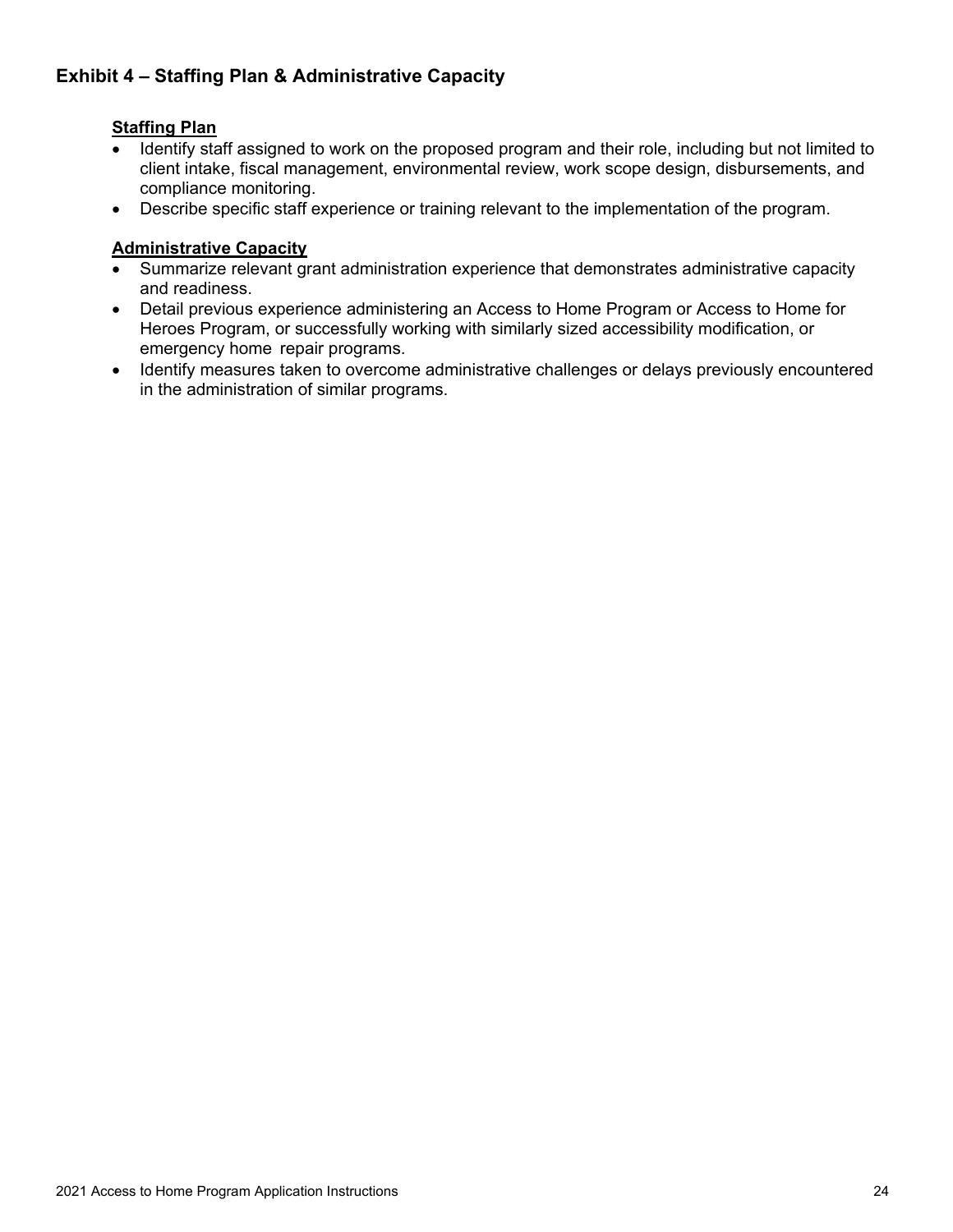# <span id="page-25-0"></span>**Exhibit 5 – Budget & Fiscal Responsibility**

# **5A. Sources of Funds**

| Source: *                                      |                     |  |  |  |  |
|------------------------------------------------|---------------------|--|--|--|--|
| Specify Source:                                |                     |  |  |  |  |
| Funds Requested: * \$                          |                     |  |  |  |  |
| Status: *                                      | т.                  |  |  |  |  |
| If Committed, enter the following information: |                     |  |  |  |  |
| Date of Letter:                                | Example: mm/dd/yyyy |  |  |  |  |
| Signatory:                                     |                     |  |  |  |  |

### **5B. Program Uses Budget/Financing Plan**

Total Access to Home Program Funds Requested:

Project Costs

|                       | <b>ATH Funds</b>         | <b>Other Funds</b>          | <b>Total Cost</b> |
|-----------------------|--------------------------|-----------------------------|-------------------|
| 1. Project Costs      | Program Budget<br>Amount | Other Budget<br>Amount<br>л | \$0               |
| 2. Project Soft Costs | Program Budget<br>Amount | Other Budget<br>Amount      | \$0               |
| 3. Administration     | Program Budget<br>Amount | Other Budget<br>Amount      | \$0               |
| 4. Total              | \$0                      | \$0                         | \$0               |
|                       |                          |                             |                   |

### **5C. Budget Narrative**

### **Budget**

Provide an overview of the program budget that clearly demonstrates an understanding of the Access to Home Program and its eligible uses. Identify, in a consistent format, all leveraged funding sources. This explanation must be supported by the required budget tables in Exhibits 5A, 5B & 5C.

• Identify the total project cost.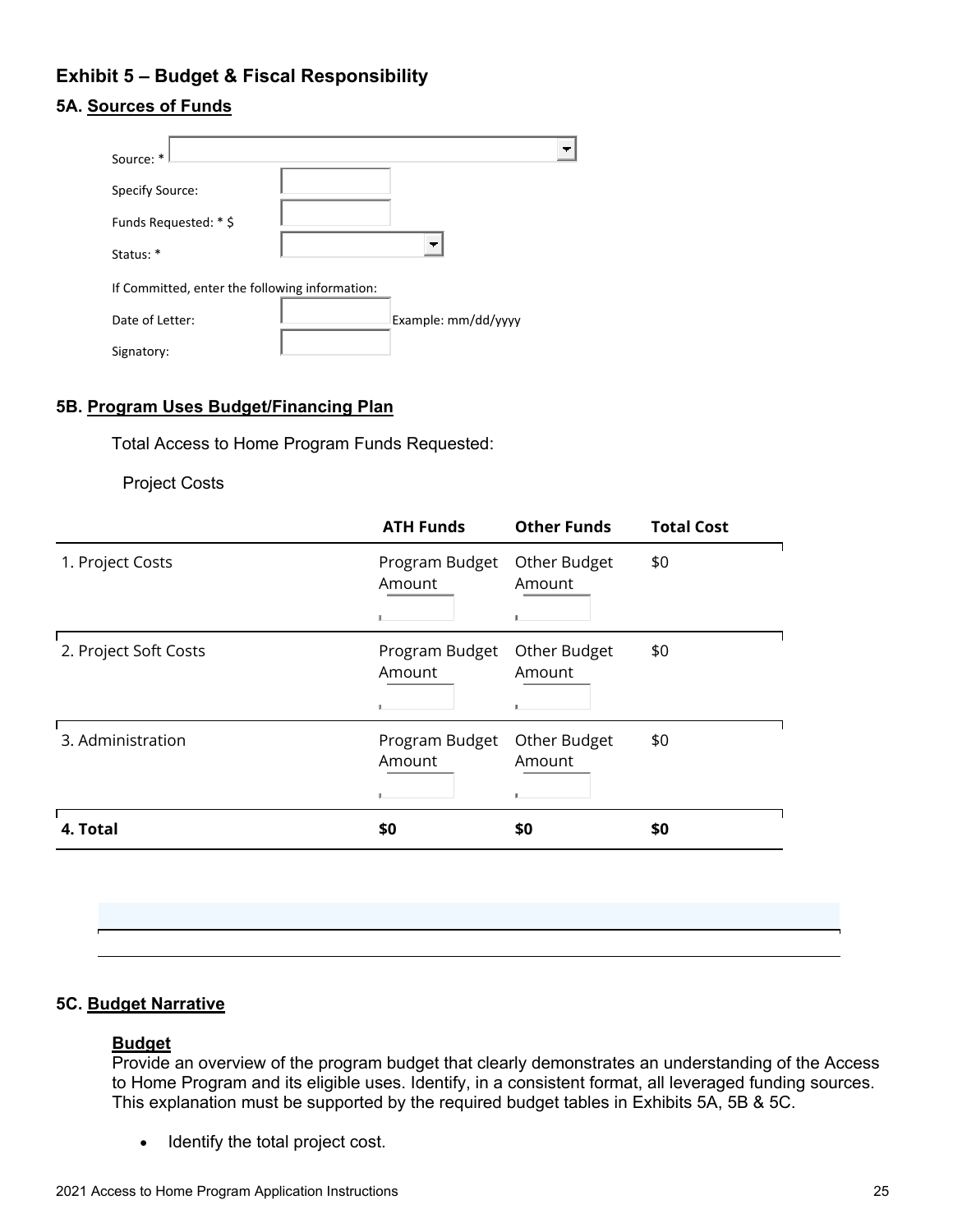- Identify other relevant funding sources to be leveraged and the proposed use (ie. offset project or administrative costs, or other needed rehabilitation or repair activities).
- For each source identified, indicate if funds are formally committed or if approval is pending.
- Explain how the proposed project will proceed if any pending sources of funds are not secured.
- If a funding source is identified as committed, evidence must be attached where requested in the application.

### **Fiscal Responsibility**

Describe the anticipated process and internal procedures related to fiscal management, including internal controls, fiscal records management, and documentation of cost reasonableness. Specifically:

- Describe the internal disbursement process.
- Explain how the applicant organization will cover project costs prior to disbursement of Access to Home Program funds.
- Describe project delivery costs, including the process used to document staff time relative to project delivery and grant administration.
- Describe the process for evaluating cost reasonableness and ensuring competitive bidding.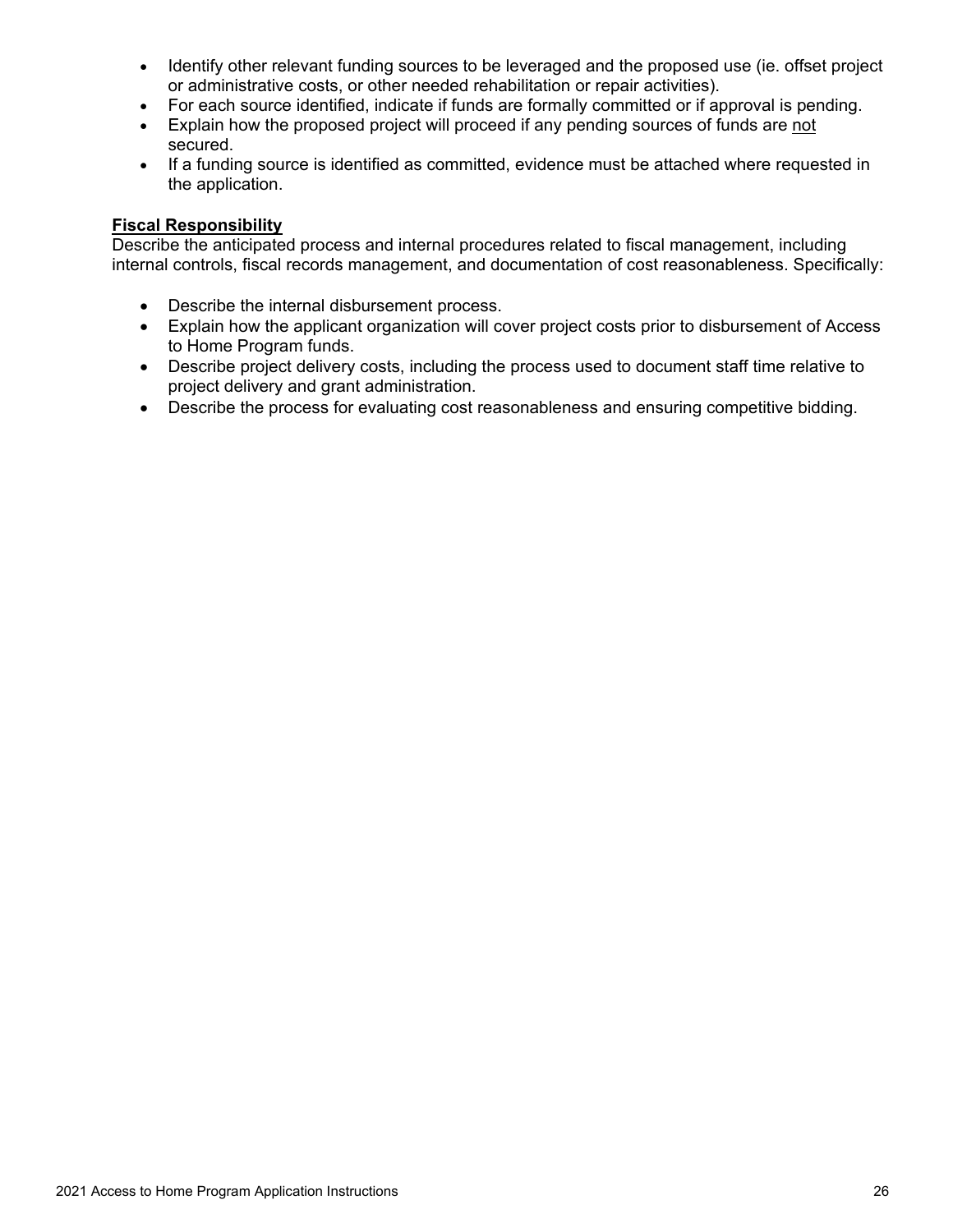# **Office of Community Renewal Program Applicant Certification**

# **Applicant certifies that:**

|                | Agree               | Do Not Agree | I certify that I am an authorized representative and have been specifically authorized to file this<br>submission and required documents for the proposed project with HCR/HTFC on behalf of the<br>applicant organization or community.                                                                                                                                                                                                                                                                                                                                                                                                                                                                                                            |
|----------------|---------------------|--------------|-----------------------------------------------------------------------------------------------------------------------------------------------------------------------------------------------------------------------------------------------------------------------------------------------------------------------------------------------------------------------------------------------------------------------------------------------------------------------------------------------------------------------------------------------------------------------------------------------------------------------------------------------------------------------------------------------------------------------------------------------------|
|                | Agree               | Do Not Agree | I certify that the Applicant is authorized to carry out the proposed activities and that the<br>Applicant is familiar with and will comply with all applicable statutes, rules and regulations<br>established.                                                                                                                                                                                                                                                                                                                                                                                                                                                                                                                                      |
|                | $\Box$ Agree $\Box$ | Do Not Agree | I further authorize the agency receiving this application to forward it to any other State agency<br>which administers a program for which a funding request is indicated in this application.                                                                                                                                                                                                                                                                                                                                                                                                                                                                                                                                                      |
|                | Agree $\Box$        | Do Not Agree | I certify that I have reviewed the full application and attached documents, and statements<br>contained in this application are true, complete and correct to the best of my knowledge and<br>belief and are made in good faith, including data related to the Organizations Relevant<br>Experience and I agree to immediately inform HTFC of any change in circumstances. A false<br>certification or failure to disclose information shall be grounds for termination of any award.                                                                                                                                                                                                                                                               |
|                |                     |              | For the period beginning 10 (ten) years prior to the date of this certification:                                                                                                                                                                                                                                                                                                                                                                                                                                                                                                                                                                                                                                                                    |
|                | Agree               | Do Not Agree | The information and supporting documentation contained in this application are complete and<br>accurate and acknowledges that falsification of information will result in disqualification of<br>application, denial of funding, rescinding of subsequent award and contract or required<br>repayment of funds disbursed for any Office of Community Renewal (OCR) Program. The<br>undersigned further recognizes and accepts the responsibility and obligation to notify the<br>Housing Trust Fund Corporation (HTFC) and the Office of Community Renewal (OCR), in writing,<br>if the Applicant becomes aware of any subsequent events or information which would change<br>any statements or representations previously submitted to HTFC / OCR. |
|                | $\Box$ Agree $\Box$ | Do Not Agree | The Applicant will notify OCR within five (5) calendar days of any change of staff related to the<br>program award and administration.                                                                                                                                                                                                                                                                                                                                                                                                                                                                                                                                                                                                              |
|                | L.<br>Agree         | Do Not Agree | No member of the Board of Directors or staff of the Applicant organization will directly or<br>indirectly benefit financially from administration of the program. Any matter regarding any<br>potential conflict of interest or appearance of impropriety arising in connection with this<br>program must be disclosed at the time of application or when the conflict is identified.                                                                                                                                                                                                                                                                                                                                                               |
| <b>Barbara</b> | Agree               | Do Not Agree | The Applicant will disclose if any of its employees, affiliates, program partners, subcontractors,<br>and /or consultants have been the subject of a criminal investigation and /or charged with a<br>crime in the last five (5) years at the time of application or within one (1) week of the issue being<br>identified. OCR reserves the right to deny the Applicants request for funding based on concerns<br>for the Applicants overall organizational health and / or capacity.                                                                                                                                                                                                                                                               |
|                | Agree               | Do Not Agree | The Applicant will disclose in this application if it or any of its affiliates has filed for bankruptcy in<br>the last seven (7) years. OCR reserves the right to deny the Applicants request for funding based<br>on concerns for the Applicants overall fiscal health and / or capacity.                                                                                                                                                                                                                                                                                                                                                                                                                                                          |
|                | Agree $\mathbb L$   | Do Not Agree | The Applicant has not experienced any of the following and shall notify OCR within five (5)<br>calendar days after obtaining knowledge of: a) the commencement of any investigation or audit<br>of its activities by any governmental agency, specifically housing discrimination; or b) the alleged<br>default by the Applicant under any mortgage, deed of trust, security agreement, loan agreement<br>or credit instrument executed; or c) the allegation of ineligible activities, misuse of any award, or<br>failure to comply with the terms of the Application. Upon receipt of such notification, OCR may,                                                                                                                                 |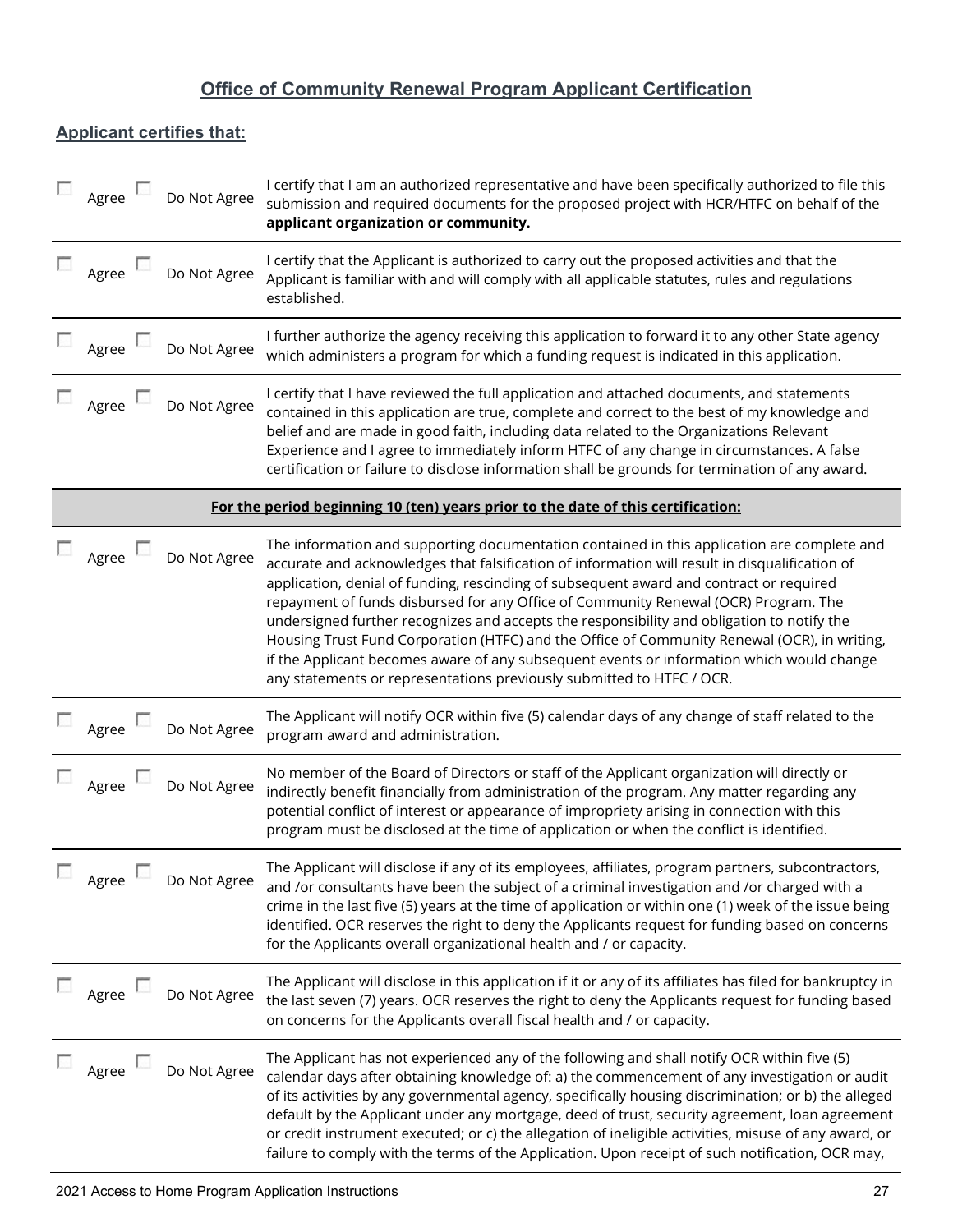|       |              | in its discretion, withhold or suspend payment of some or all of the Award and reserves the right<br>to deny application for funds for any OCR program.                                                                                                                                                                                                                                                                                                                                                                                                                                                                                                   |
|-------|--------------|-----------------------------------------------------------------------------------------------------------------------------------------------------------------------------------------------------------------------------------------------------------------------------------------------------------------------------------------------------------------------------------------------------------------------------------------------------------------------------------------------------------------------------------------------------------------------------------------------------------------------------------------------------------|
| Agree | Do Not Agree | Neither the Applicant, nor any principal, partner, or staff member of the Applicant organization<br>has experienced default, non-compliance, debarment, suspension or termination of funds, or<br>been otherwise restricted by DOL, HUD, USDA, ESDC, HFA, HTFC, DHCR, AHC or other federal,<br>state, or local authority. Applicant further certifies there are no unresolved findings raised as a<br>result of audits, management reviews, or other investigations concerning projects, contracts, or<br>programs for which the Applicant organization is involved and Applicant has not been the<br>subject of a claim under an employee fidelity bond. |
| Agree | Do Not Agree | As a condition of award, OCR may seek to verify certain financial, credit and related information<br>contained in the application concerning the project Applicant, and other members of the project<br>/program team.                                                                                                                                                                                                                                                                                                                                                                                                                                    |
|       |              | If the applicant is unable to select "Agree" to any of the items above, a detailed explanation must<br>be provided at the end of the Applicant Certification Detail attachment.                                                                                                                                                                                                                                                                                                                                                                                                                                                                           |
|       |              |                                                                                                                                                                                                                                                                                                                                                                                                                                                                                                                                                                                                                                                           |

CDOL User ID:

CDOL Password: \*

Title:

Date of Electronic Signature: